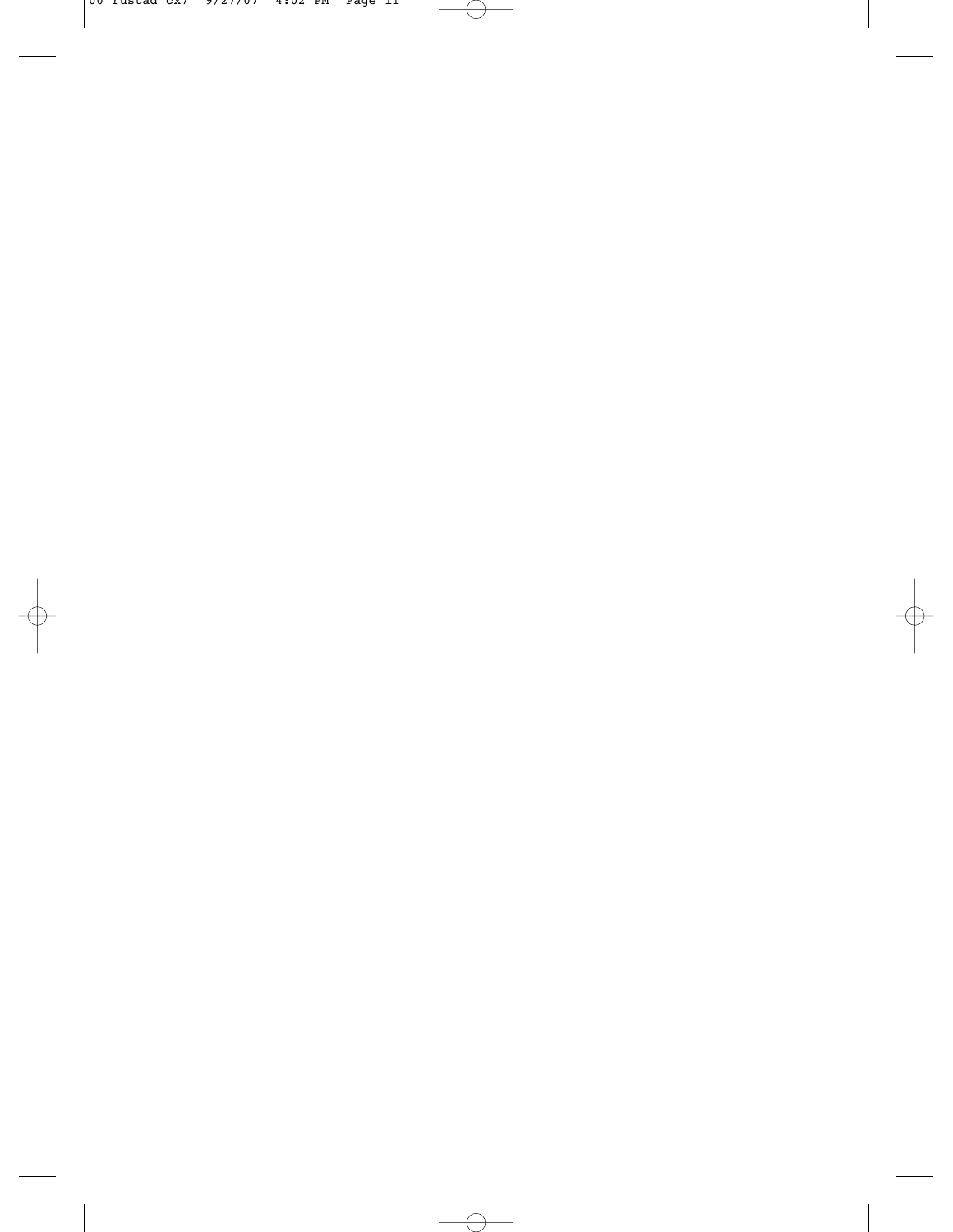# **Understanding Sales, Leases, and Licenses in a Global Perspective**

### **Michael L. Rustad**

Thomas F. Lambert Jr. Chair in Tort Law Co-Director of the Intellectual Property Law Concentration SUFFOLK UNIVERSITY LAW SCHOOL

> Carolina Academic Press Durham, North Carolina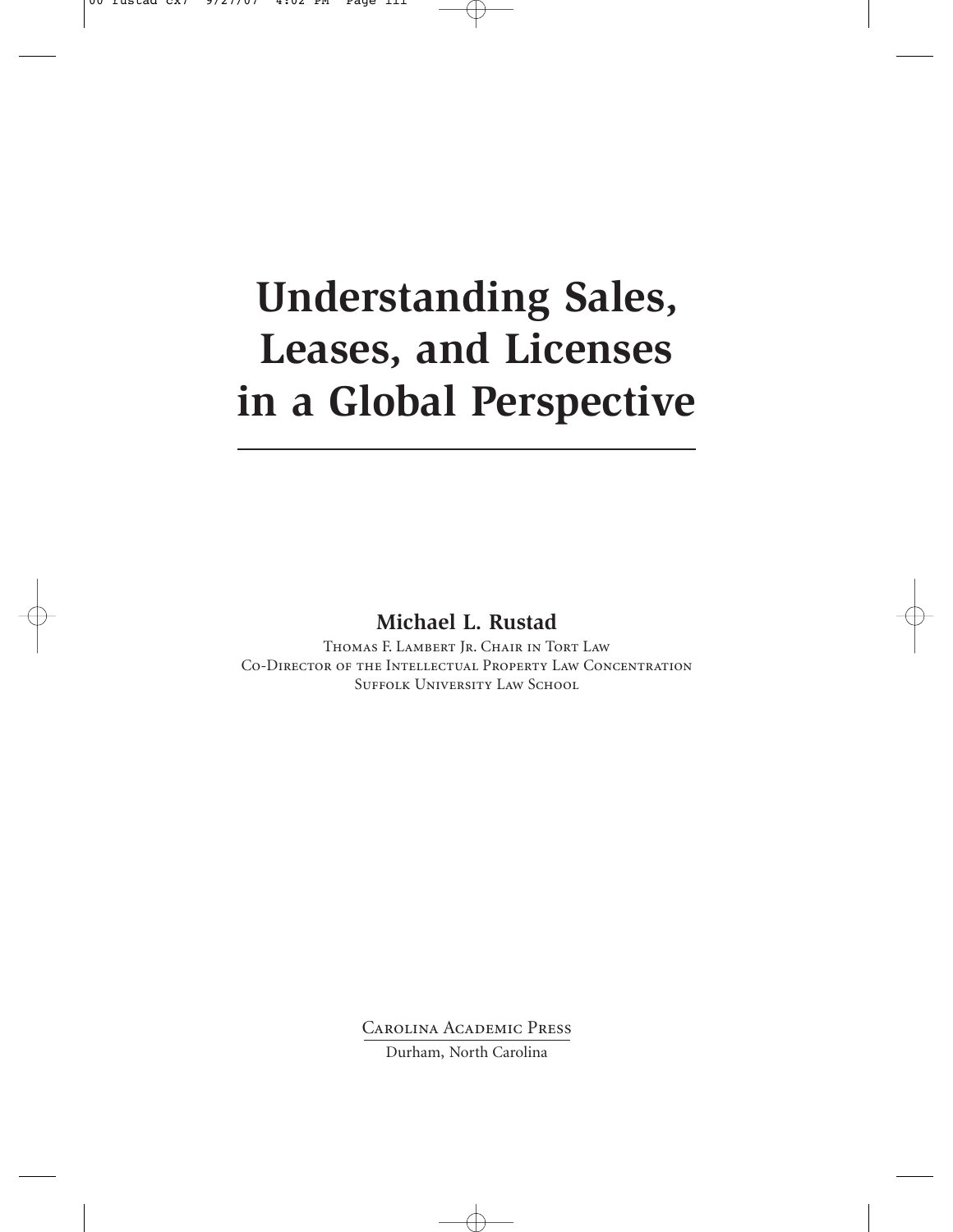Copyright © 2008 Michael L. Rustad All Rights Reserved

Library of Congress Cataloging-in-Publication Data

Rustad, Michael.

Understanding sales, leases, and licenses in a global perspective / By Michael L. Rustad.

p. cm.

Includes bibliographical references and index.

ISBN 13: 978-1-59460-097-5 ISBN 10: 1-59460-097-X (alk. paper)

1. Export sales contracts. 2. Sales. 3. Leases. 4. Licenses. 5. Export sales contracts-- United States. 6. Sales--United States. 7. Leases--United States. 8. Licenses--United States. I. Title.

K1031.R87 2007 346.07'2--dc22

2007023454

Carolina Academic Press 700 Kent Street Durham, North Carolina 27701 Telephone (919) 489-7486 Fax (919) 493-5668 www.cap-press.com

Printed in the United States of America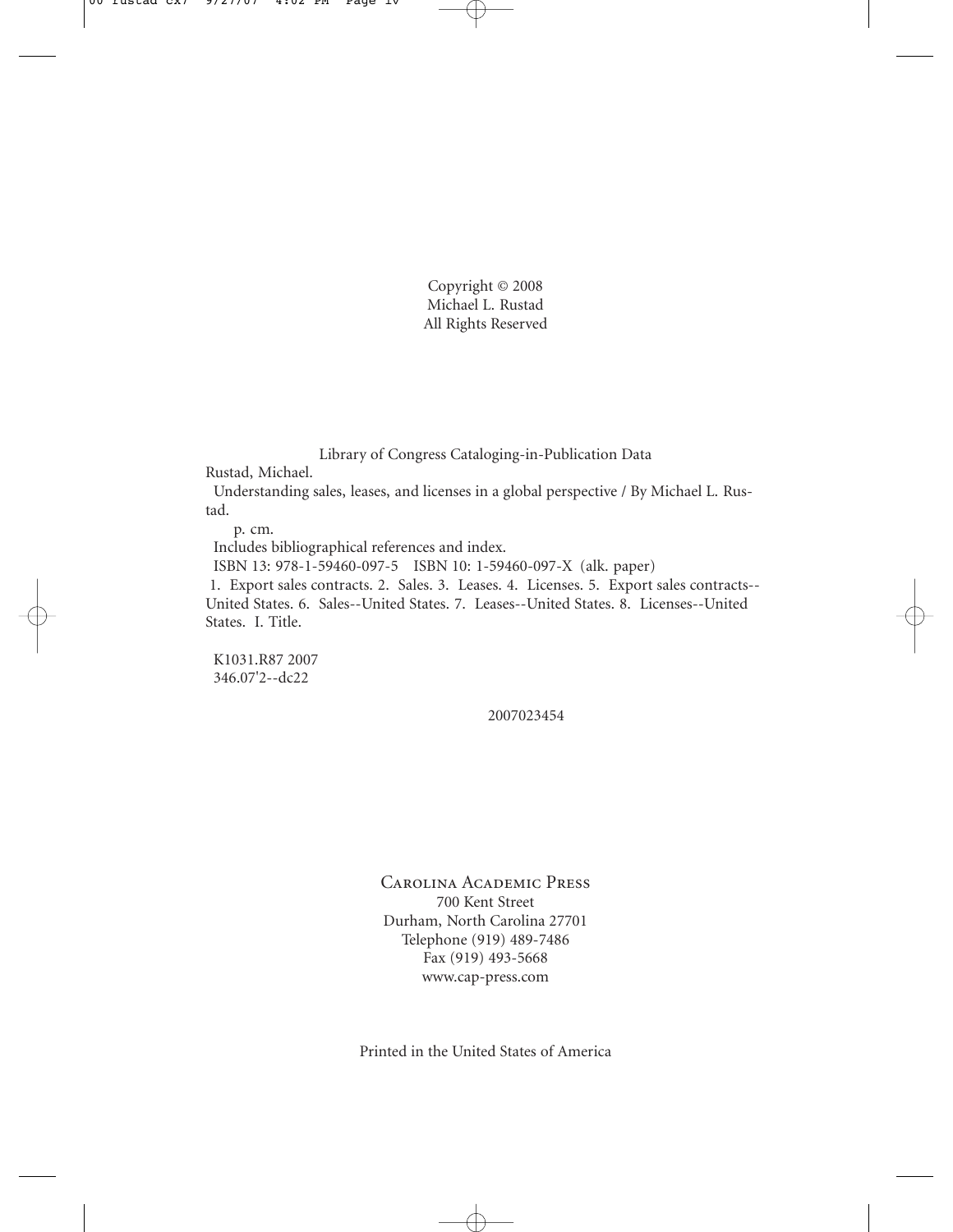## **Table of Contents**

| <b>Table of Cases</b>                                       | XX1         |
|-------------------------------------------------------------|-------------|
| Preface                                                     | <b>XXV</b>  |
| Acknowledgments                                             | <b>XXX1</b> |
| <b>About the Author</b>                                     | xxxiii      |
|                                                             |             |
| Part One<br>Domestic vs. International Sales of Goods       |             |
| Chapter 1 Introduction to Sales Law: UCC Article 2 vs. CISG | 3           |
| Part I: Overview of UCC Article 2                           | 5           |
| Sec. A: Sources of U.S. Contract Law                        | 5           |
| A.1: Federal Statutory Sources of Contract Law              | 6           |
| A.2: Structure of UCC Article 2                             | 7           |
| Sec. B: UCC Article 2's Legal Realism                       | 9           |
| Sec. C: The Comprehensiveness of the UCC                    | 11          |
| Sec. D: Supplemental Gap Fillers                            | 13          |
| Sec. E: Parties' Choice of Law Clauses                      | 16          |
| Sec. F: Preemptive Federal & State Law                      | 17          |
| Sec. G: Definitions & Preliminary Concepts                  | 18          |
| Sec. H: Sales Masquerading in the Clothing of Leases        | 19          |
| H.1: Leases vs. Disguised Sales                             | 19          |
| H.2: Tests for Security Interests Governed by UCC Article 9 | 20          |
| Sec. I: Introduction to Secured Transactions                | 20          |
| I.1: Scope of UCC Article 9                                 | 20          |
| I.2: UCC Article 9 Attachment                               | 21          |
| I.3: UCC Article 9's Concept of Perfection                  | 22          |
| I.4: UCC Article 9 Priority Rules                           | 25          |
| I.5: UCC Article 9 Remedies                                 | 25          |
| Sec. J: Liberal Sales Contract Rules                        | 31          |
| Sec. K: The Implied Obligation of Good Faith                | 32          |
| Part II. Overview of the CISG                               | 33          |
| Sec. A: Harmonizing Diverse Legal Systems                   | 33          |
| Sec. B: CISG Jurisdiction                                   | 34          |
| Sec. C: International Norms                                 | 35          |
| Sec. D: CISG & Lex Mercatoria                               | 35          |
| Sec. E: Map of CISG                                         | 36          |
| Sec. F: CISG Gap Fillers                                    | 37          |
| Sec. G: The Concept of Reasonableness                       | 39          |
| Sec. H: CISG's Jurisprudence Based on Internationality      | 41          |
| Sec. I: The Methodology of Standards                        | 44          |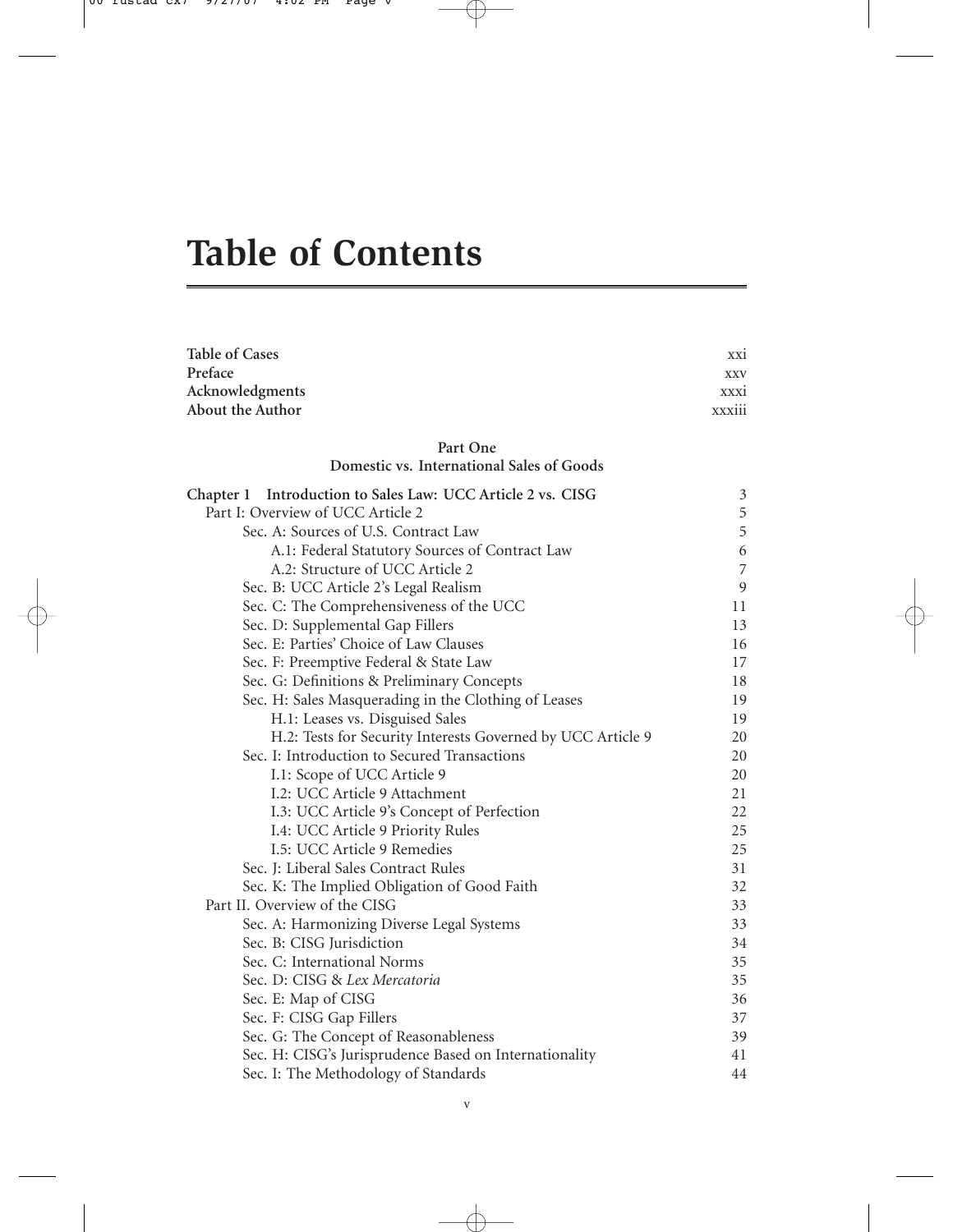| Problem Set: Chapter One                                    | 45 |
|-------------------------------------------------------------|----|
| 1.1: Choice of Law                                          | 45 |
| 1.2: CISG Article 4                                         | 45 |
| 1.3: What Law Applies When Only One Country Is a Signatory? | 46 |
| 1.4: CISG Article 6 Opt Out                                 | 46 |
| 1.5: Sphere of Application of CISG                          | 46 |
| 1.6: CISG as Default International Sales Law                | 46 |
| Summary                                                     | 47 |
| Chapter 2 The Sphere of Application: UCC Article 2 vs. CISG | 51 |
| Sec. A: What's In & What's Out                              | 51 |
| A.1: Transactions in Goods Defined                          | 52 |
| Sec. B: What's Outside of UCC Article 2?                    | 53 |
| B.1: Choses in Action                                       | 53 |
| B.2: Professional Services                                  | 53 |
| B.3: Assignments & Delegations                              | 54 |
| Assignment & Delegation Clause                              | 55 |
| B.4: Bailments Are Sales                                    | 55 |
| B.5: Security Interests Are Not Sales                       | 56 |
| B.6: Leases Are Not Sales                                   | 56 |
| <b>B.7: Construction Contracts</b>                          | 57 |
| Sec. C: Extending UCC Article 2 Concepts to Non-Sales       | 58 |
| Sec. D: Services & Non-Code Law                             | 59 |
| Sec. E: UCC Article 2's Tests for Legal Hybrids             | 60 |
| E.1: Preponderant Test for Hybrids                          | 61 |
| E.2: Gravamen Test for Hybrids                              | 61 |
| Sec. F: The Concept of Merchants                            | 63 |
| F.1 Merchant Rules in Contract Formation                    | 63 |
| F.2: Special Treatment Merchant Rules                       | 64 |
| F.3: General Merchant Rules                                 | 64 |
| Part II: CISG's Sphere of Application                       | 65 |
| Sec. A: CISG's Business-to-Business Rules                   | 65 |
| A.1: Parties Opt Out Rights                                 | 65 |
| A.2: CISG Article 1                                         | 65 |
| Sec. B: CISG Goods Defined                                  | 67 |
| Sec. C: CISG's Sphere of Application                        | 67 |
| C.1: CISG & Multiple Places of Business                     | 67 |
| C.2: CISG Article 1(b) & Private International Law          | 68 |
| Sec. D: Exclusions from CISG                                | 69 |
| D.1: Consumer Goods                                         | 69 |
| D.2: Personal Injury Cases                                  | 70 |
| D.3: Ships, Boats & Vessels                                 | 71 |
| D.4: Substantial Materials Supplied by Buyer                | 71 |
| D.5: CISG Rule Where No Knowledge of Consumer Transaction   | 71 |
| D.6: Undisclosed Principals                                 | 71 |
| D.7: Commercial Paper & Investment Securities               | 72 |
| Sec E: Mixed Sales & Services                               | 72 |
| Sec. F: CISG's Preponderant Part Test                       | 73 |
| F.1: Sales on Execution or by Law                           | 74 |
| F.2: The Sale of Electricity                                | 74 |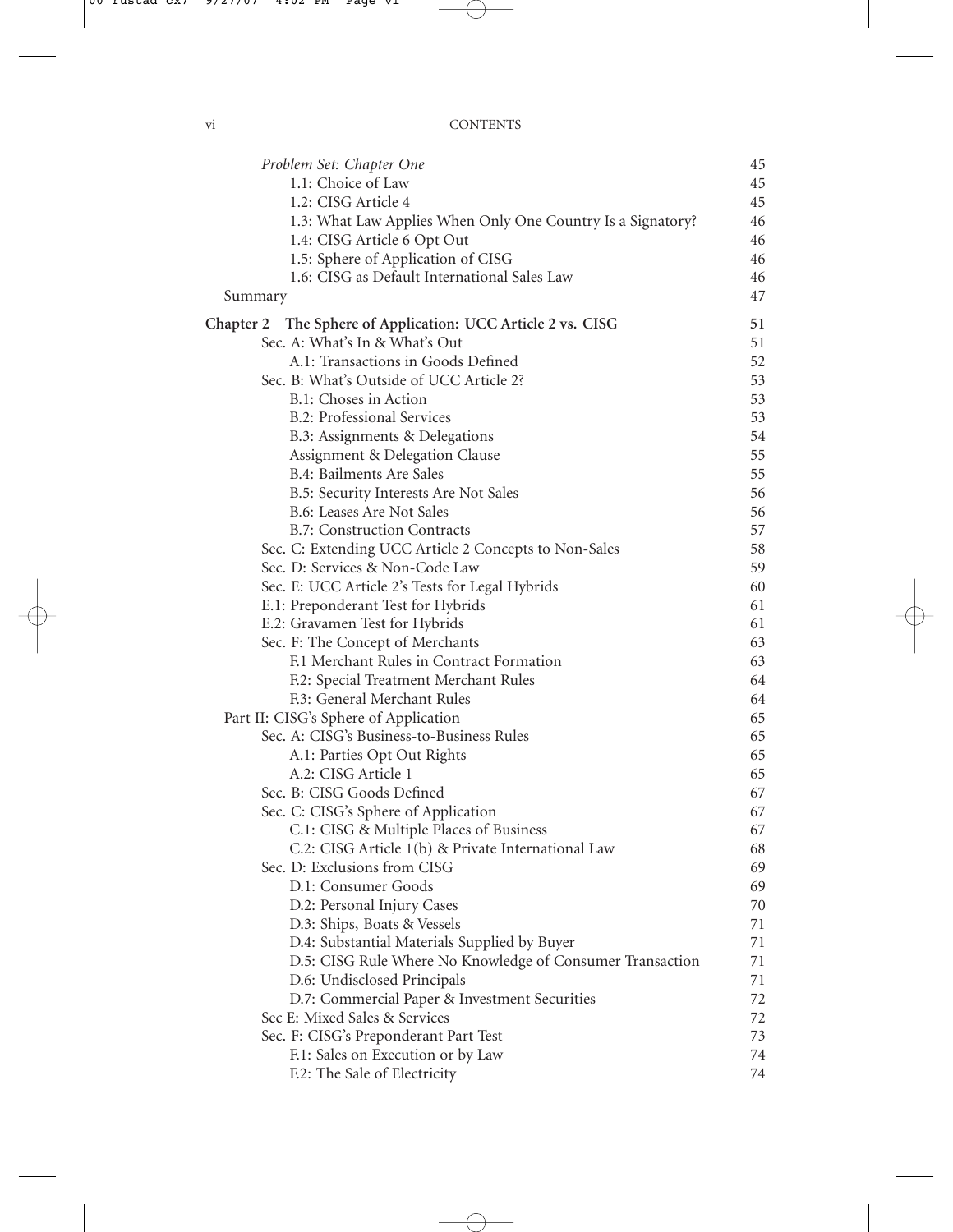| CONTENTS | . .<br>V11 |
|----------|------------|
|          |            |

| F.3: Real Estate                                                  | 75  |
|-------------------------------------------------------------------|-----|
| Sec. G: CISG's Sphere of Application                              | 75  |
| Sec. H: CISG's Concept of Good Faith                              | 75  |
| Problem Set: Chapter Two                                          | 77  |
| 2.1: Electricity & Scope of UCC Article 2                         | 77  |
| 2.2: Software Licensing & UCC Article 2                           | 77  |
| 2.3: Personal Services & UCC Article 2                            | 78  |
| 2.4: Agricultrual Services & UCC Article 2                        | 78  |
| 2.5: Computer Chips & UCC Article 2                               | 78  |
| 2.6A: Special Manufacturing of Drapery                            | 78  |
| 2.6B: Scope of CISG                                               | 78  |
| 2.7: Scope of UCC Article 2                                       | 78  |
| 2.8: Merchant Rule                                                | 78  |
| 2.9: CISG's Sphere of Application                                 | 79  |
| 2.10: Scope of CISG                                               | 79  |
| 2.11: Multiple Places of Business                                 | 79  |
| 2.12: Determining Place of Business                               | 79  |
| 2.13: Contract Formation Rules, Opt Out                           | 79  |
| 2.14: CISG's Sphere of Application                                | 79  |
| 2.15: CISG's Sphere of Application Where Buyer Supplies Materials | 79  |
| 2.16: CISG's Test for Legal Hybrids vs. UCC Article 2             | 79  |
| 2.17: Application of CISG                                         | 79  |
| Summary                                                           | 84  |
|                                                                   |     |
| Chapter 3 Contract Formation: UCC Article 2 vs. CISG              | 87  |
| Part I: UCC Article 2's Formation Rules                           | 88  |
| Sec. A: Offers, Acceptance & Consideration                        | 89  |
| A.1: Common Law Offers & Acceptance                               | 89  |
| A.2: UCC Article 2 Contract Formation                             | 91  |
| A.3: Effectiveness of an Offer: UCC vs. CISG                      | 92  |
| A.4: Mailbox Rule for Accepting Offers                            | 92  |
| A.5: Option Contracts                                             | 93  |
| A.6: UCC Article 2 Contract Formation                             | 94  |
| A.7: Liberal Contract Formation                                   | 95  |
| A.8: Common Law Acceptances                                       | 96  |
| Sec. B: UCC Article 2's Statute of Frauds                         | 96  |
| B.1: Merchants Must Read Their Mail Exception                     | 97  |
| B.2: Specially Manufactured Goods Exception                       | 97  |
| B.3: Exception for Performance or Payment                         | 97  |
| B.4: Exception for Performance or Payment Made                    | 98  |
| B.5: Admission As Exception to the Statute of Frauds              | 98  |
| Sec. C: UCC Article 2's Parol Evidence Rule                       | 99  |
| C.1: Parol Evidence Rule Exceptions                               | 101 |
| C.2: Parol Evidence Rule Does Not Exclude Supplemental Terms      | 102 |
| C.3: Parol Evidence Rule & Additional Terms                       | 103 |
| Sec. D: UCC Article 2's Battle of the Forms                       | 103 |
| D.1: Abolition of the Mirror Image Rule                           | 104 |
| D.2: Conditioning Acceptance, UCC §2-207(1)                       | 105 |
| D.3: Choosing Between Additional or Different Terms               | 107 |
| D.4: The Non-Merchants' Mere Proposal Rule                        | 108 |
|                                                                   |     |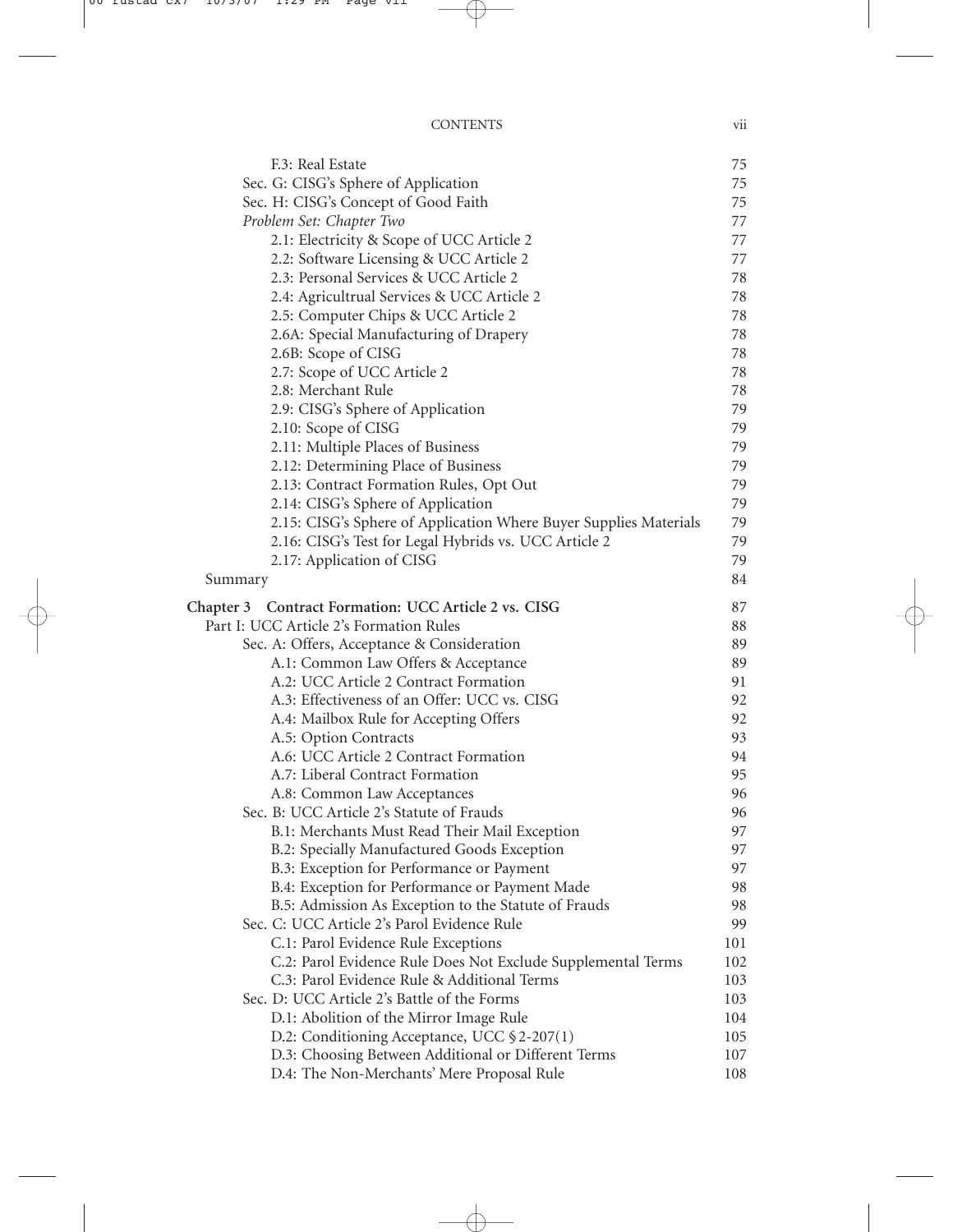#### viii CONTENTS

| D.5: The Merchants' "Automatic Inclusion" Rule                                                         | 108        |
|--------------------------------------------------------------------------------------------------------|------------|
| D.6: UCC §2-207(3) Knockout Rule                                                                       | 108        |
| Part II: CISG's Formation Rules                                                                        | 109        |
| Sec. A: CISG Offers                                                                                    | 109        |
| A.1: Proposal to One or More Specific Persons                                                          | 110        |
| A.2: Effectiveness of a CISG Offer & Withdrawal of an Offer                                            | 111        |
| A.3: Receipt Theory Not the Mailbox Rule                                                               | 111<br>111 |
| A.4: Revocability of Offers: CISG Article 16 vs. UCC §2-205<br>A.5: Offeror is the Master of the Offer | 112        |
| A.6: CISG Article 16 vs. Firm Offers                                                                   | 112        |
| Sec. B: A Closer Look at CISG Contract Formation                                                       | 113        |
| Sec. C: Modification of CISG Sales Contracts                                                           | 113        |
| Sec. D: CISG Gap Fillers                                                                               | 115        |
| Sec. E: CISG Recognizes No Writing Requirement                                                         | 115        |
| Sec. F: No Parol Evidence Rule under CISG                                                              | 116        |
| Sec. G: CISG's Battle of the Forms Rule                                                                | 116        |
| G.1: Immaterial Modifications Are Admissible                                                           | 117        |
| G.2: Material Modifications Are Automatically Excluded                                                 | 117        |
| G.3: No Equivalent to UCC §2-207(3) in CISG Article 19                                                 | 117        |
| Problem Set: Chapter Three                                                                             | 119        |
| 3.1: Common Law Offers                                                                                 | 119        |
| 3.2: Parol Evidence Rule                                                                               | 119        |
| 3.3: The Parol Evidence Redux                                                                          | 119        |
| 3.4: Battle of the Forms                                                                               | 120        |
| 3.5: UCC §2-207 Battle of the Forms                                                                    | 120        |
| 3.6: Battle of the Forms, UCC §2-207                                                                   | 120        |
| 3.7: CISG & the Price Term                                                                             | 121        |
| 3.8: CISG Article 19                                                                                   | 121        |
| 3.9: Rules of Construction: UCC Article 2                                                              | 121        |
| Summary                                                                                                | 126        |
| Chapter 4 Warranties: Domestic vs. International Sales Law                                             | 137        |
| Part I: UCC Article 2 Warranties                                                                       | 138        |
| Sec. A: Overview                                                                                       | 138        |
| A.1: UCC Article 2 Title Warranties                                                                    | 138        |
| A.2: Title, Creditors & Good Faith Purchaser                                                           | 140        |
| A.3: Entrusting Goods to Merchants                                                                     | 141        |
| A.4: Remedies for Breach of Title or Infringement                                                      | 143        |
| Sec. B: Performance Warranties: UCC Article 2                                                          | 144        |
| B.1: The Methodology for Creating Express Warranties                                                   | 145        |
| B.2: Disclaiming Express Warranties                                                                    | 146        |
| Sec. C: Express Warranties                                                                             | 147        |
| C.1: Creating Express Warranties                                                                       | 148        |
| C.2: The Methodology for Creating Express Warranties                                                   | 149        |
| C.3: Disclaiming Express Warranties                                                                    | 149        |
| Sec. D: Implied Warranty of Merchantability                                                            | 149        |
| D.1: Pass Without Objection in the Trade                                                               | 150        |
| D.2: Fair, Average Quality                                                                             | 150        |
| D.3: Fitness for the Ordinary Purpose                                                                  | 151        |
| D.4: Runs Within Variation Permitted in the Agreement                                                  | 152        |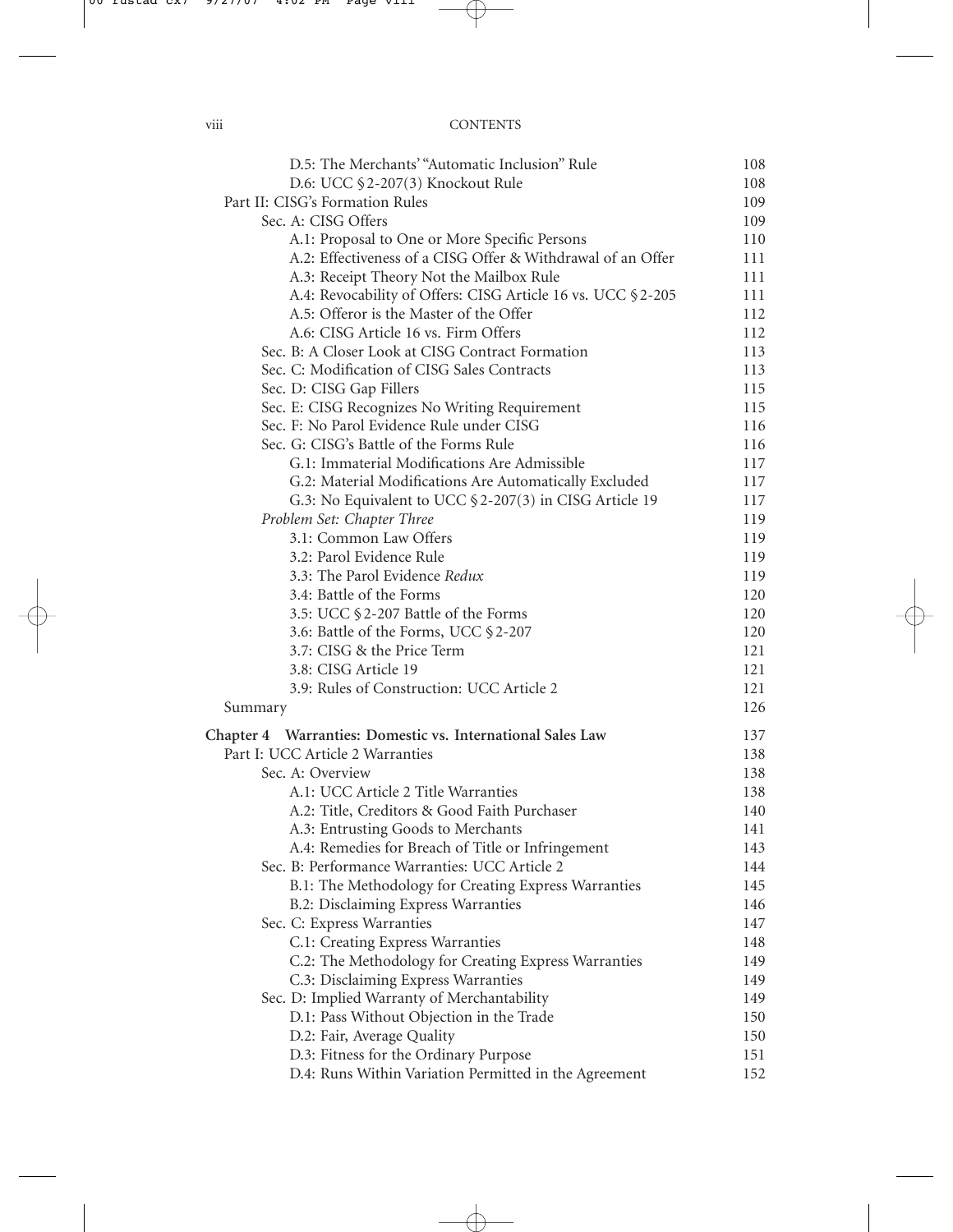#### CONTENTS ix

| D.5: Adequately Contained                                         | 152 |
|-------------------------------------------------------------------|-----|
| D.6: Conforms to Promises on Container or Label                   | 152 |
| Sec. E: Fitness for a Particular Purpose                          | 153 |
| Sec. F: Damages for Breach of Warranty                            | 154 |
| Sec. G: Taking Warranties Away: Limitations & Disclaimers         | 154 |
| G.1: Disclaiming or Limiting Warranties of Title                  | 154 |
| G.2: Disclaiming or Limiting Warranties of Performance            | 155 |
| G.3: Disclaiming the Warranty of Merchantability                  | 156 |
| G.4: Disclaiming the Warranty of Fitness for a Particular Purpose | 156 |
| G.5: "As Is" Disclaimers                                          | 156 |
| G.6: Other Methods of Disclaiming or Reducing Warranty Liability  | 157 |
| G.7: Disclaimers by Inspection                                    | 158 |
| Sec. H: State Consumer Law Restricting Disclaimers                | 159 |
| Sec. I: Limitations on Remedies That Impact Warranties            | 159 |
| Sec. J: The Federal Consumer Warranty Act                         | 160 |
| J.1: Magnuson-Moss's Disclosure Requirements                      | 161 |
| J.2: Pre-Sale Availability of Written Warranty Terms              | 161 |
| J.3: Prohibition of Complete Disclaimers of Implied Warranties    | 162 |
| J.4: FTC Warranty Regulations                                     | 162 |
| J.5: Magnuson-Moss Requirements for Written Warranties            | 162 |
| J.6: Who's Protected?                                             | 163 |
| J.7: Who Must Comply with the Magnuson-Moss Act?                  | 163 |
| J.8: Warranty Labeling Requirements                               | 163 |
| J.9: The Disclaiming of Implied Warranties                        | 164 |
| J.10: Limitations on Disclaiming Warranties                       | 164 |
| J.11: Remedies for Violations of Magnuson-Moss Act                | 165 |
| J.12: FTC's Rule against Tie-ins                                  | 165 |
| Federal Statutes Impacting Contracts                              | 171 |
| Part II: CISG Functional Equivalents to Warranties                | 172 |
| Key CISG Warranty Equivalents                                     | 173 |
| Sec. A: CISG & Freedom from Third-Party Claims                    | 173 |
| A.1: Copyright Infringement by Sellers                            | 174 |
| A.2: Trademark Infringement by Sellers                            | 175 |
| A.3: Patent or Industrial Property Infringement by Sellers        | 175 |
| A.4: CISG Defenses to Third-Party Infringement Claims             | 175 |
| Sec. B: CISG's Functional Equivalents to Warranties               | 177 |
| B.1: CISG's Equivalent of Express Warranties                      | 178 |
| B.2: CISG's Equivalent of Merchantability                         | 180 |
| Sec. C: CISG's Equivalent of a Fitness for a Particular Purpose   | 181 |
| Part III. Product Liability for Defective Goods                   | 182 |
| Sec. A: Breach of Warranty As a Theory of Product Liability       | 182 |
| Sec. B. The Dalkon Shield Mass Product Disaster                   | 182 |
| B.1: Strict Product Liability & the Dalkon Shield                 | 185 |
| B.2: Negligent Failure to Design the Dalkon Shield                | 186 |
| B.3: Negligent Failure to Warn                                    | 186 |
| B.4: Misrepresentations, §402B                                    | 187 |
| B.5: Tort of Fraudulent Misrepresentation                         | 187 |
| B.6: Fraudulent Concealment                                       | 188 |
| B.7: Breach of Express Warranties                                 | 188 |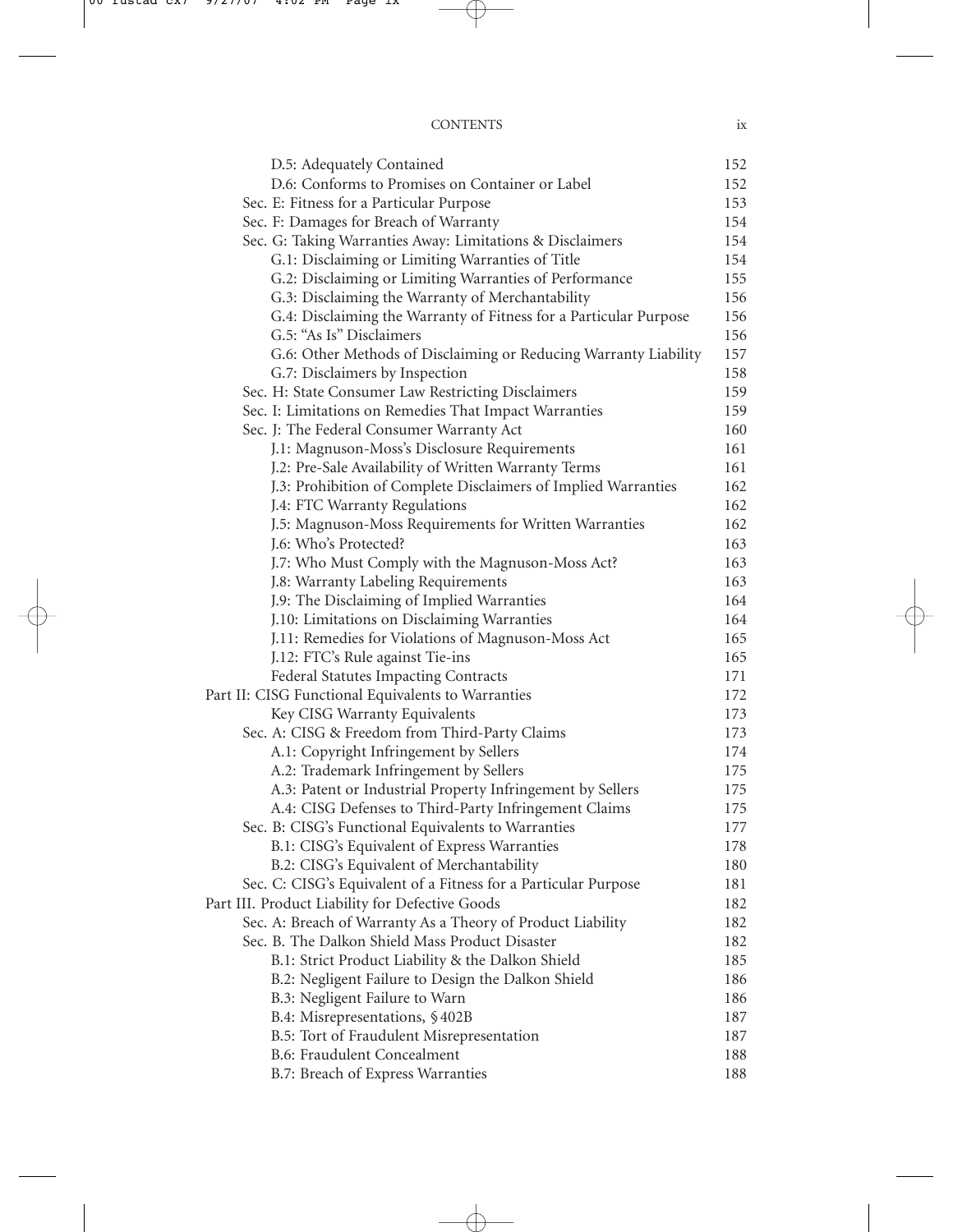| <b>CONTENTS</b> |  |
|-----------------|--|
|                 |  |

|         | B.8: Breach of Implied Warranties: Merchantability & Fitness         | 188 |
|---------|----------------------------------------------------------------------|-----|
|         | B.9: Civil Conspiracy in a Products Case                             | 189 |
|         | Sec. C: Product Liability As Multiple Causes                         | 189 |
|         | Sec. D: Product Defect As a Predicate for Product Liability          | 189 |
|         | D.1: Manufacturing Defects                                           | 190 |
|         | D.2: The Consumer Expectation Test                                   | 191 |
|         | D.3: The Risk Utility Test for Design Defects, Restatement (Third)   | 192 |
|         | D.4: Failure to Warn                                                 | 192 |
|         | Sec. E: Theories of Product Liability                                | 194 |
|         | E.1: Strict Product Liability                                        | 194 |
|         | E.2: Negligence-Based Product Liability                              | 195 |
|         | E.3: Express Warranty, §2-313                                        | 196 |
|         | E.4: Implied Warranty of Merchantability, §2-314                     | 197 |
|         | E.5: Implied Warranty of Fitness for a Particular Purpose,           |     |
|         | <b>UCC §2-315</b>                                                    | 197 |
|         | E.6: Liability for Rest. 2d Torts, §402B                             | 198 |
|         | Sec. F: Defenses in Breach of Warranty Product Liability Cases       | 199 |
|         | F.1: Notice of Breach                                                | 199 |
|         | F.2: Privity of Contract                                             | 199 |
|         | F.3: Vertical Privity Is a Common Law Doctrine                       | 200 |
|         | F.5: Horizontal Privity                                              | 200 |
|         | [1] Alternative A to $$2-318$                                        | 201 |
|         | [2] Alternative B to $$2-318$                                        | 201 |
|         | [3] Alternative C to §2-318                                          | 201 |
|         | Sec. G: The Death of Privity                                         | 201 |
|         | Sec. H: Statutes of Limitation & Repose                              | 202 |
|         | Sec. I: The Economic Loss Rule                                       | 203 |
|         | Sec. J: Methods of Disclaimers or Limitations                        | 203 |
|         | Sec. K: Unconscionability                                            | 203 |
|         | Sec. L: CISG Does Not Apply to Product Liability                     | 205 |
|         | Sec. M: The European Union Directive Adopts Strict Product Liability | 206 |
|         | M.1: European Product Liability Directive                            | 207 |
|         | M.2: The General Product Safety Directive                            | 208 |
|         | Selected Articles from the European Community's                      |     |
|         | Product Liability Directive                                          | 209 |
|         | Problem Set: Chapter Four                                            | 210 |
|         | 4.1: Separating True Express Warranties from Seller's Talk           | 210 |
|         | 4.2: Express & Implied Warranties As Theories of Product Liability   | 210 |
|         | 4.3: Merchantability & UCC Article 2                                 | 211 |
|         | 4.4: Warranties & Disclaimers of Warranties                          | 211 |
|         | 4.5: Drafting Warranty Limitations                                   | 211 |
|         | 4.6: UCC §2-302 Unconscionability & Warranty Limitations             | 211 |
|         | 4.7: UCC §2-315 Warranty of Fitness & Beyond                         | 211 |
|         | 4.8: Presale Injuries & UCC Article 2 Warranties                     | 212 |
|         | 4.9: CISG Article 35 Functional Equivalent of                        |     |
|         | <b>UCC Article 2 Warranties</b>                                      | 212 |
|         | 4.10: CISG's Equivalent of Implied Warranty of Merchantability       | 212 |
|         | 4.11: Buyer's Notice Requirement in International Sales Transaction  | 212 |
| Summary |                                                                      | 216 |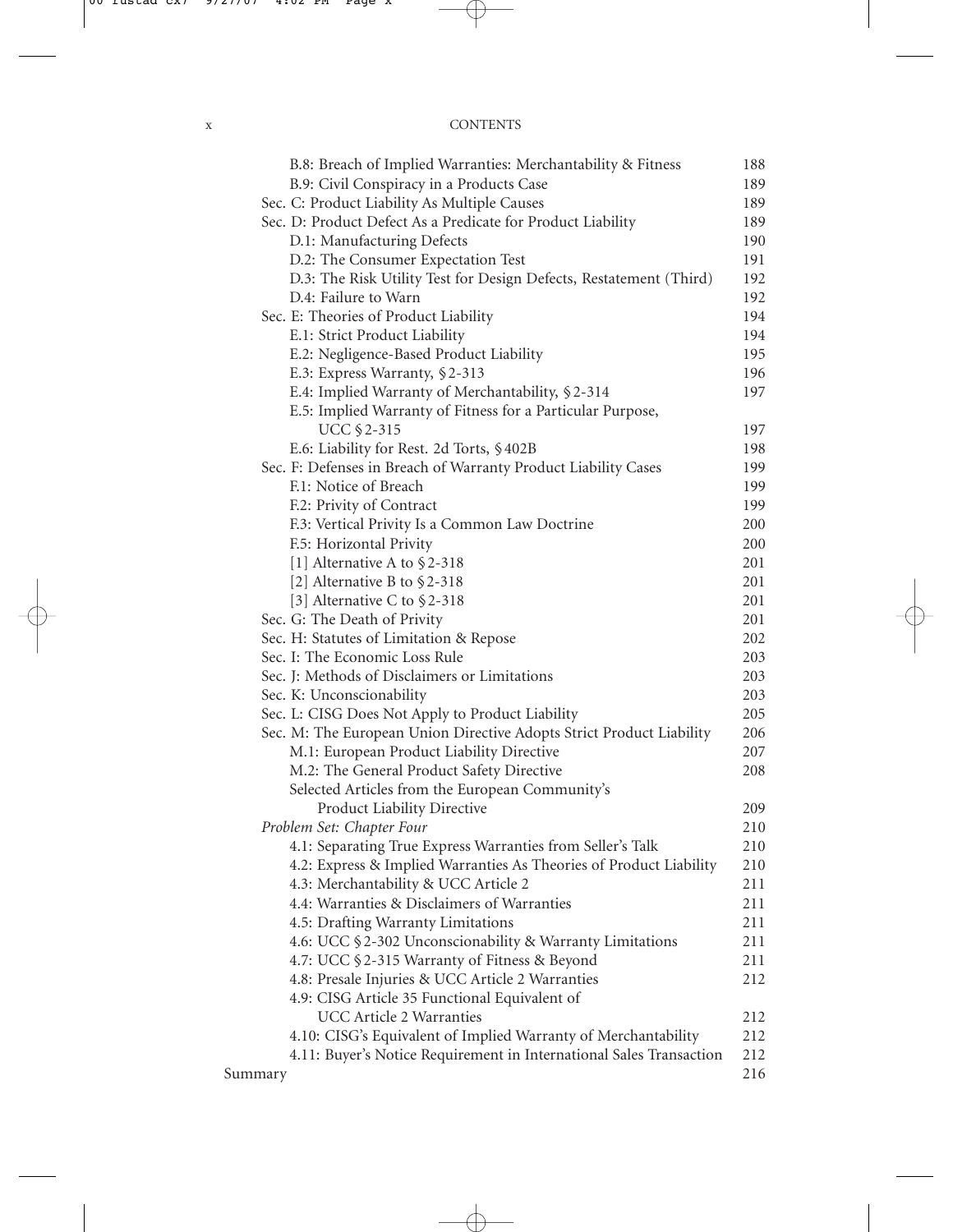| CISG's Equivalent to Express Warranties                     | 218        |
|-------------------------------------------------------------|------------|
| CISG's Equivalent to Implied Warranty of Merchantability    | 219        |
| CISG's Equivalent to Fitness for a Particular Purpose       | 219        |
| UCC Warranties As Product Liability                         | 219        |
| Chapter 5 Gap Fillers: UCC Article 2 vs. CISG               | 221        |
| Part I: UCC Article 2 Gap Fillers                           | 221        |
| Sec. A: Overview                                            | 221        |
| Sec. B: UCC Gap Fillers                                     | 222        |
| Sec. C: The Code's Methodology for Default Terms            | 223        |
| C.1: Gap Filler for the Price                               | 224        |
| C.2: Time for Payment                                       | 224        |
| C.3: Requirements, Output & Exclusive Dealings Contracts    | 224        |
| Sec. D: Delivery in Single Lots                             | 225        |
| D.1: Seller's Place of Delivery                             | 226        |
| D.2: Time for Delivery, Reasonable Time                     | 226        |
| D.3: Open Time for Payment of Running of Credit             | 226        |
| D.4: Options & Cooperation                                  | 227        |
| Sec. E: The Concepts & Methods of Unconscionability         | 227        |
| Part II: CISG's Gap Filler                                  | 231        |
| Sec. A: General CISG Gap Fillers                            | 232        |
| Sec. B: Seller's Obligations As Gap Fillers                 | 232        |
| B.1: CISG Gap Fillers for Delivery                          | 233        |
| B.2: CISG's Default for Shipping Arrangements               | 234        |
| Sec. C: CISG Does Not Address Validity or Unconscionability | 235        |
| Problem Set: Chapter Five                                   | 235        |
| 5.1: Requirements Contracts                                 | 235        |
| 5.2: Indefinite Sales Contracts                             | 235        |
| 5.3: Performance of a Sales Contract                        | 236        |
| 5.4: UCC Article 2 Gap Fillers                              | 236        |
|                                                             | 236        |
| 5.5: Unconscionability                                      | 237        |
| 5.6: Output Contracts                                       |            |
| 5.7: CISG Gap Fillers                                       | 237        |
| 5.8: CISG & Place of Delivery                               | 237<br>237 |
| 5.9: Open Price Term in Offer                               |            |
| 5.10: Gap Filler for Place of Delivery                      | 238        |
| 5.11: Requirements Contracts<br>Summary                     | 238<br>242 |
|                                                             |            |
| Risk of Loss: UCC Article 2 vs. CISG<br>Chapter 6           | 243        |
| Part I: UCC Article 2's Risk of Loss Regime                 | 243        |
| Sec. A: Risk of Loss in Domestic Sales                      | 244        |
| A.1: Risk of Loss in Carrier-Type Contracts                 | 244        |
| A.2: Shipment Contract Is the Default                       | 245        |
| A.3: Risk of Loss for Destination Contracts                 | 245        |
| A.4: Risk of Loss Where Goods Are Not Moved                 | 245        |
| A.5: UCC §2-509(3), Non-Carrier & Non-Bailment Situations   | 246        |
| A.6: Merchant Residuary Rule                                | 246        |
| A.7: Non-Merchant Residuary Rule                            | 247        |
| A.8: Parties May Forge Their Own Risk of Loss Rules         | 247        |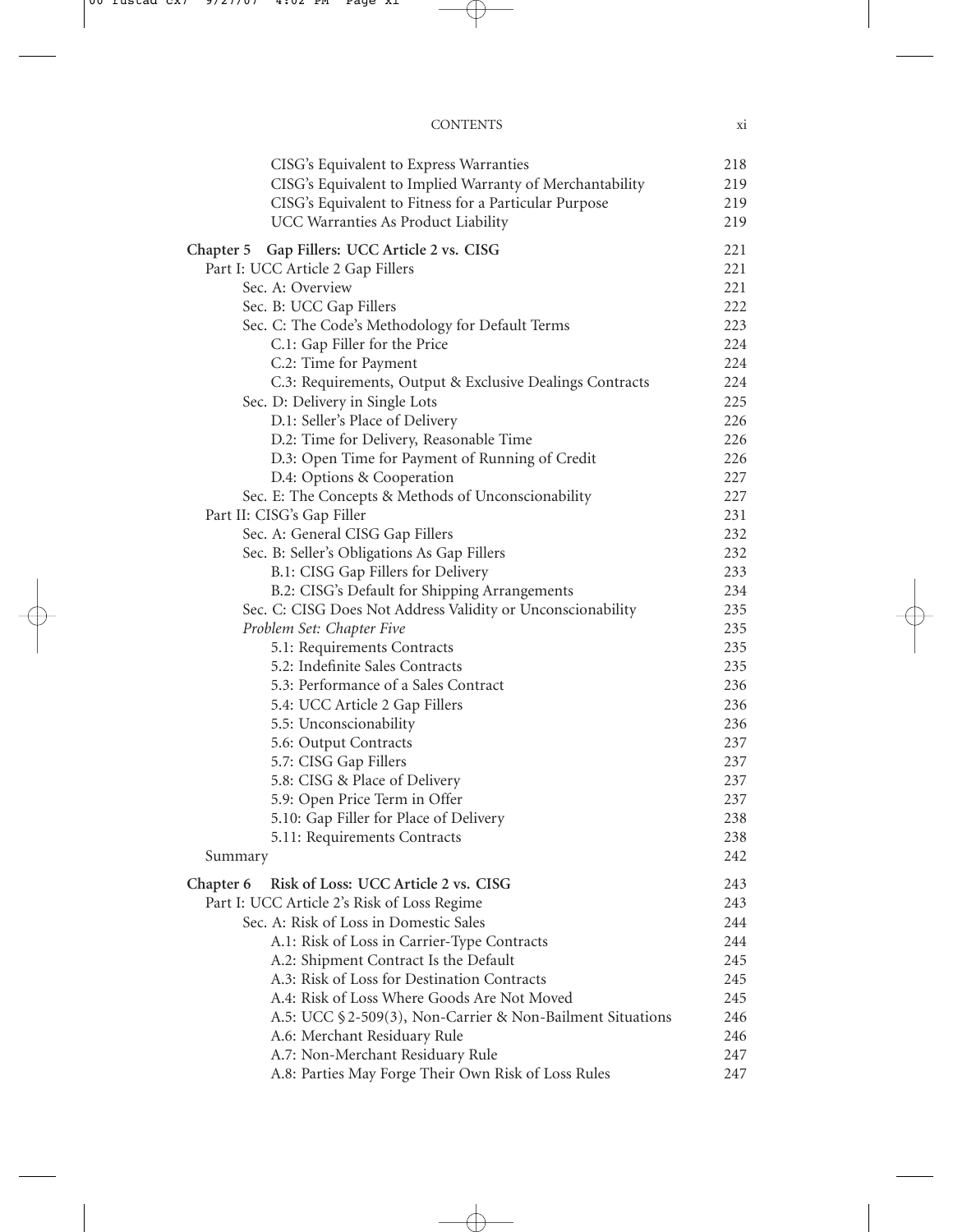#### xii CONTENTS

|           | Sec. B: Risk of Loss in the Event of Breach, UCC §2-510       | 247        |
|-----------|---------------------------------------------------------------|------------|
|           | Sec. C: Seller's Tender of Delivery                           | 248        |
|           | C.1: UCC Article 2's Concept of Identification                | 248        |
|           | Sec. D: Carrier-Type Contracts & Risk of Loss                 | 249        |
|           | D.1: FOB Type Contracts                                       | 250        |
|           | D.2: FOB & FAS Shipment Terms                                 | 250        |
|           | D.3: Destination Contract, UCC $$2-509(1)(a)$                 | 250        |
|           | D.4: CIF & C & F Terms                                        | 251        |
|           | D.5: Delivery "Ex-Ship"                                       | 251        |
|           | Part II: CISG's Risk of Loss                                  | 251        |
|           | Sec. A: CISG's Risk of Loss Regime                            | 251        |
|           | A.1: Risk of Loss & Payment Obligation of Buyer               | 252        |
|           | A.2: Risk of Loss for Carriage-Type Contracts                 | 252        |
|           | A.3: Risk of Loss for Non-Carrier Cases                       | 252        |
|           | Sec. B: International Chamber of Commerce: INCOTERMS          | 253        |
|           | Problem Set: Chapter Six                                      | 255        |
|           | 6.1: Identification & Risk of Loss                            | 255        |
|           | 6.2: UCC Article 2 Risk of Loss Rules                         | 255        |
|           | 6.3: Notice Requirement for Shipments                         | 255        |
|           | 6.4: Risk of Loss                                             | 255        |
|           | 6.5: Revocation of Acceptance & Risk of Loss                  | 255        |
|           | 6.6: Risk of Loss & Destination Contracts                     | 256        |
|           | 6.7: CISG & Risk of Loss                                      | 256        |
|           | 6.8: CISG, Risk of Loss & INCOTERMS                           | 256        |
|           | 6.9: UCC Shipment Terms                                       | 257        |
|           | 6.10: INCOTERMS & Risk of Loss                                | 257        |
|           | 6.11: Risk of Loss & INCOTERMS                                |            |
|           | 6.12: Risk of Loss & FAS Contracts                            | 257        |
|           |                                                               | 257<br>260 |
| Summary   |                                                               |            |
|           | Chapter 7 Excuses in Domestic & International Sales Contracts | 261        |
|           | Part I: UCC Article 2 Excuses                                 | 261        |
|           | Sec. A: Excuses under the Common Law of Contract              | 261        |
|           | Sec. B: UCC Article 2 Excuses                                 | 263        |
|           | B.1: Four Code Excuse Sections                                | 263        |
|           | Part II: Excuses in International Sales Contracts             | 270        |
|           | Sec. A: Exemption from Liability                              | 270        |
|           | A.1: Impediment Caused by Third Party's Failure               | 270        |
|           | A.2: Temporary Impediment                                     | 270        |
|           | A.3: Notice of Impediment                                     | 270        |
|           | A.4: Article 79's Impediment beyond Party's Control Test      | 271        |
|           | Problem Set: Chapter Seven                                    | 273        |
|           | 7.1: Excuses in UCC Article 2 & CISG                          | 273        |
|           | 7.2: Failure of Berthing                                      | 273        |
|           | 7.3: Commercial Impracticability                              | 273        |
|           | 7.4: Excuse & Adequate Assurance of Performance               | 273        |
|           | 7.5: CISG Article 79 & the Bad Vine Wax                       | 274        |
| Summary   |                                                               | 276        |
| Chapter 8 | Performance Issues in Domestic & International Sales          | 279        |
|           |                                                               |            |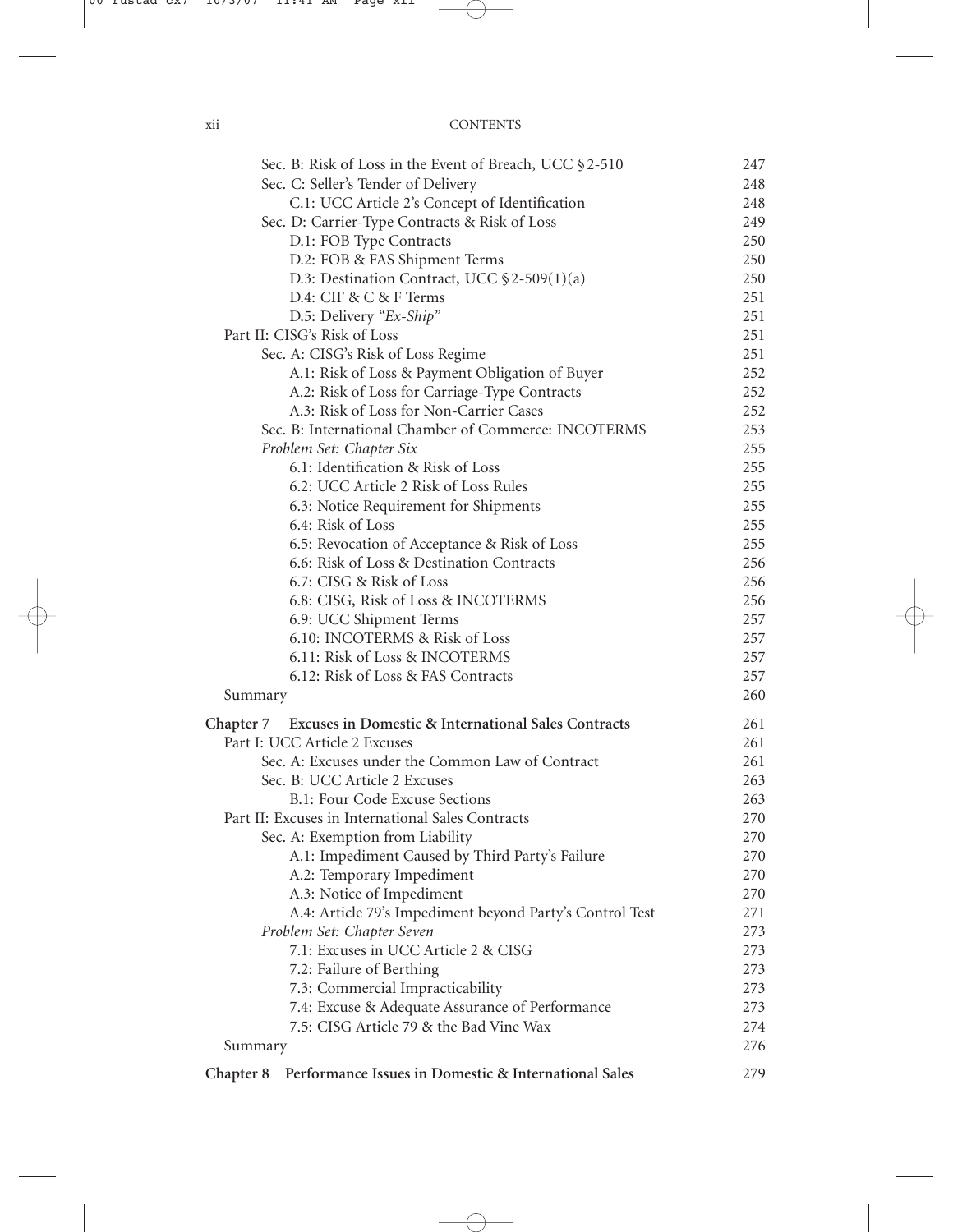| <b>CONTENTS</b> | <br>X111 |
|-----------------|----------|
|                 |          |

| Part I: UCC Article 2 Performance Standards                | 279        |
|------------------------------------------------------------|------------|
| Sec. A: UCC's Concept of Good Faith                        | 279        |
| Sec. B: Delivery & Tender of Goods                         | 280        |
| Sec. C: Acceptance or Rejection of Goods                   | 281        |
| C.1: UCC Article 2 Inspection Rights                       | 282        |
| C.2: Perfect Tender Rule                                   | 283        |
| C.3: Limits to Perfect Tender Rule                         | 284        |
| C.4: Adequate Assurance of Performance                     | 284        |
| Sec. D: UCC Article 2's Concept of the Cure                | 285        |
| D.1: Seller's Right to Cure in Single Delivery Contracts   | 286        |
| D.2: Seller's Right to Cure in Installment-Type Contracts  | 286        |
| D.3: Right to Cure after Revocation of Acceptance          | 286        |
| D.4: Limitations on Right to Cure                          | 286        |
| Sec. E: The Concept of Acceptance in Sales Law             | 287        |
| Sec. F: UCC Article 2's Concepts of Rejection & Revocation | 288        |
| F.1: When Right of Rejection Arises                        | 288        |
| F.2: Buyer's Options When Exercising Right of Rejection    | 288        |
| F.3: Buyer's Duty to Give Notice of Breach                 | 289        |
| F.4: Duties of the Rejecting or Avoiding Buyer             | 290        |
| F.5: Special Rule for Merchant Buyers                      | 290        |
| F.6: Methodology for Buyer's Rejection                     | 291        |
| F.7: Acceptance                                            | 292        |
| Sec. G: Vouching in Notice                                 | 293        |
| Sec. H: UCC Article 2's Concept of the Cure                | 293        |
| Sec. I: Assurance & Suspension of Performance              | 295        |
| Sec. J: Revocation of Acceptance                           | 299        |
| Sec. K: Installment Contracts                              | 299        |
| Part II: CISG Performance Standards                        | 300        |
| Sec. A: Delivery of Goods & Nachfrist                      | 301        |
| A.1: Shipment Contract is the CISG Default                 | 302        |
| A.2: Rule for Non-Carriage Contracts                       | 302        |
| A.3: Residual Rule                                         | 303        |
| A.4: CISG's Concept of Tender                              | 303        |
| A.5: Seller's Delivery Obligation                          | 303        |
| CISG Article 31                                            | 303        |
| Sec. B: CISG's Acceptance                                  | 304        |
| Sec. C: Fundamental Breach                                 | 304        |
| Sec. D: Avoidance                                          | 305        |
| CISG Article 49<br>CISG Article 64                         | 305<br>306 |
| D.1: Avoidance Defined                                     | 306        |
| D.2: Non-Avoidance                                         | 306        |
| Sec. E: CISG & Installment Contracts                       | 307        |
| Sec. F: Nachfrist Period                                   | 307        |
| Sec. G: Avoidance Rights                                   | 308        |
| Sec. H: The Avoidance Rights of Buyers                     | 310        |
| H.1: Avoidance in Installment Contracts                    | 311        |
| H.2: Grounds for Avoidance                                 | 311        |
| H.3: Impact of Avoidance for Risk of Loss                  | 311        |
|                                                            |            |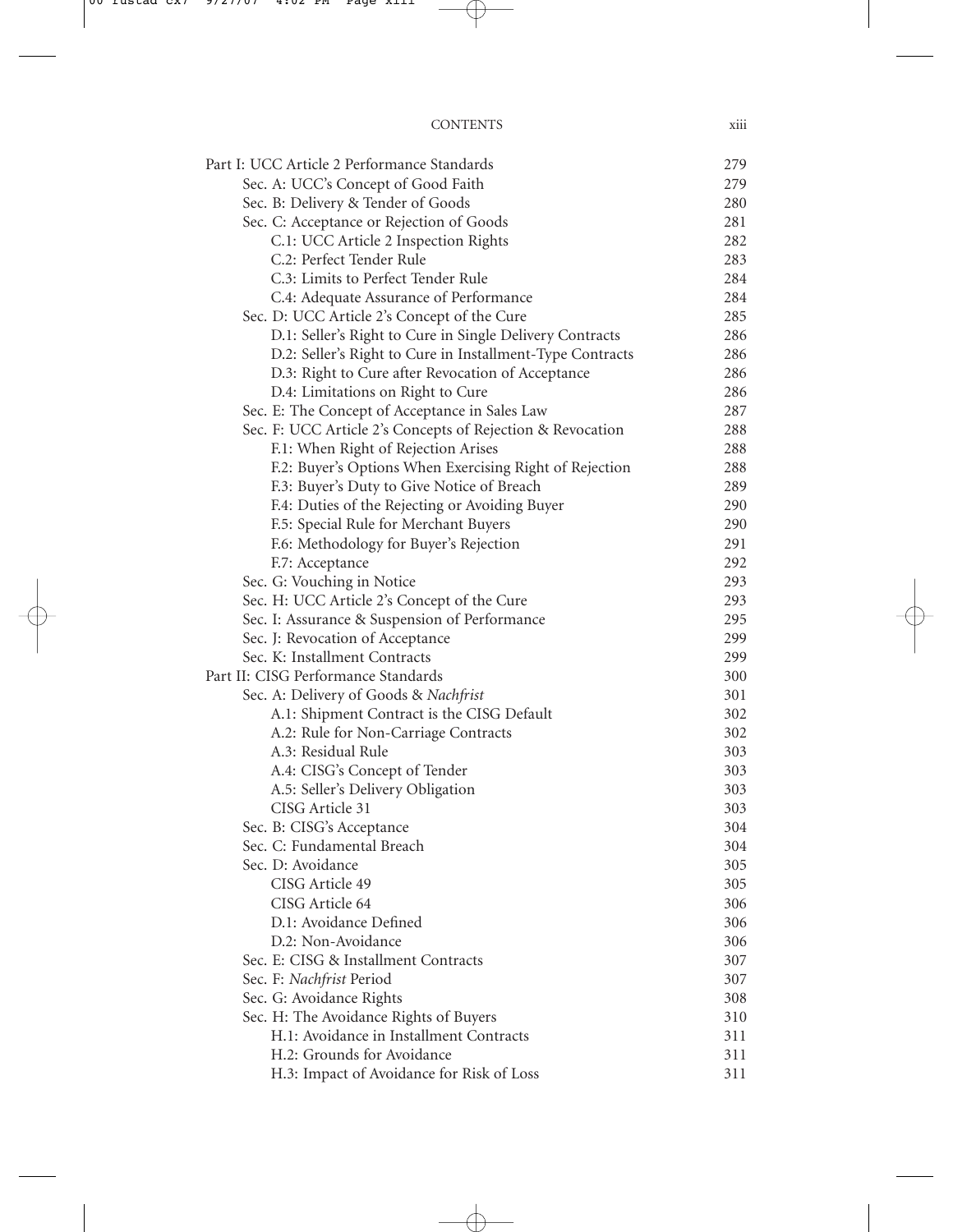| H.4: The Impact of Breach on Avoidance                                                         | 311 |
|------------------------------------------------------------------------------------------------|-----|
| Sec. I: Rights of Non-Avoiding Buyers                                                          | 312 |
| I.1: The Right to Substitute Goods                                                             | 312 |
| I.2: Reduction in Price                                                                        | 312 |
| I.3: Specific Performance                                                                      | 312 |
| Sec. J: The Concept of Rejection vs. CISG Avoidance                                            | 313 |
| Sec. K: CISG's Right to Cure                                                                   | 313 |
| Sec. L: The Concept of Avoidance under CISG                                                    | 314 |
| Sec. M: CISG's Inspection Rights                                                               | 315 |
| Sec. N: The Concept of Avoidance under CISG                                                    | 315 |
| Sec. O: CISG's Concept of the Installment Contract                                             | 315 |
| Sec. P: Suspension & Assurance of Performance                                                  | 316 |
| Problem Set: Chapter Eight                                                                     | 317 |
| 8.1: Seller's Right to Cure                                                                    | 317 |
| 8.2: Right to Cure                                                                             | 317 |
| 8.3: Right of Revocation                                                                       | 317 |
| 8.4: Limits to the Cure                                                                        | 317 |
| 8.5: Limits to the Revocation of Acceptance                                                    | 318 |
| 8.6: Tender of Goods under UCC Article 2                                                       | 318 |
| 8.7: UCC Article 2's Performance Sections                                                      | 318 |
| 8.8: Revocation & Shaken Faith                                                                 | 318 |
| 8.9: Limits to Cure                                                                            | 318 |
| 8.10: Right of Revocation of Acceptance                                                        | 319 |
| 8.11: Right of Rejection                                                                       | 319 |
| 8.12: Performance Problems                                                                     | 319 |
| 8.13: Installment Sales Contracts                                                              | 320 |
| 8.14: UCC Article 2 Nonconforming Performance                                                  | 320 |
| 8.15: Limits to Limitations on Remedies                                                        | 320 |
| 8.16: CISG's Fundamental Breach, Avoidance & Remedies                                          | 321 |
| 8.17: CISG Performance, Cure                                                                   | 321 |
| 8.18: Refused Cure under CISG                                                                  | 321 |
| 8.19: CISG Performance Problems                                                                | 321 |
| 8.20: CISG Fundamental Breach                                                                  | 322 |
| 8.21: CISG Fundamental Breach & the Cure                                                       | 322 |
| 8.22: CISG & Offer of Cure                                                                     | 322 |
| 8.23: CISG Performance                                                                         | 322 |
| Summary                                                                                        | 333 |
|                                                                                                | 337 |
| Chapter 9 Seller's Remedies: UCC Article 2 vs. CISG<br>Part I: UCC Article 2 Seller's Remedies | 337 |
| Sec. A: Contractually Based Seller's Remedies                                                  | 338 |
| A.1: UCC Article 2 Liquidated Damages                                                          | 338 |
|                                                                                                | 338 |
| A.2: Deposits<br>A.3: Contractual Limitations of Remedies                                      | 339 |
| Sec. B: Triggers to Seller's Remedies                                                          | 343 |
|                                                                                                | 343 |
| B.1: Anticipatory Repudiation<br>B.2: Retraction of Anticipatory Repudiation                   | 344 |
| Sec. C: The UCC Article 2 Seller's Part 7 Remedies                                             | 345 |
| C.1: Keeping or Retaining Goods                                                                | 345 |
| C.2: Resale Remedy, UCC §2-706                                                                 | 347 |
|                                                                                                |     |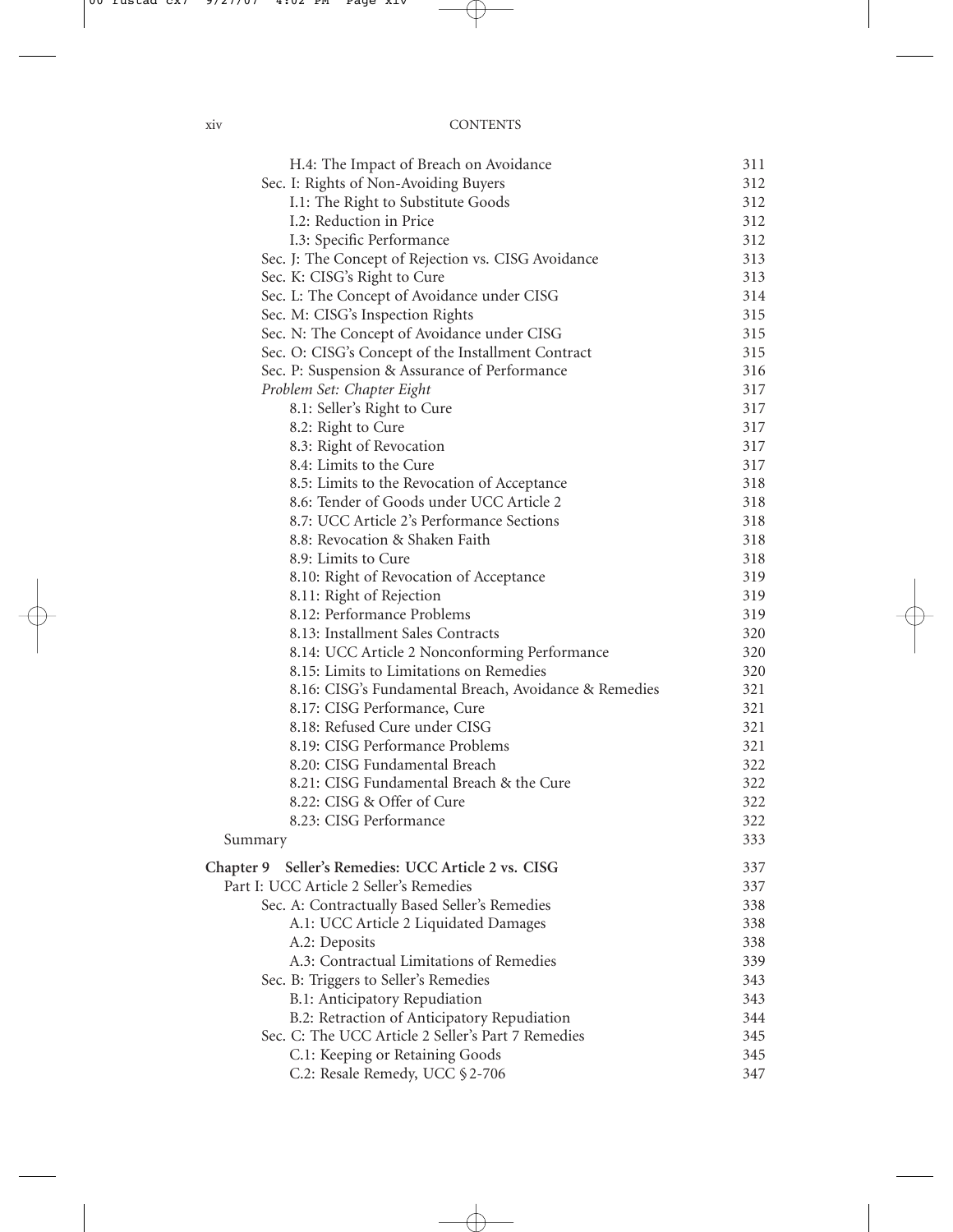| <b>CONTENTS</b> |  |
|-----------------|--|
|                 |  |

| C.3: Market Price Formula, UCC §2-708                  | 348 |
|--------------------------------------------------------|-----|
| C.4: Lost Profits                                      | 348 |
| C.5: Action for the Price, UCC §2-709                  | 349 |
| C.6: Seller's Other Options                            | 349 |
| Part II: CISG Remedies                                 | 350 |
| Sec. A: Overview of CISG's Seller's Remedies           | 350 |
| A.1: CISG Reclamation Rights for Non-Breaching Sellers | 353 |
| A.2: CISG's Resale Rights for Sellers                  | 354 |
| UCC vs. CISG                                           | 355 |
| A.3: Contract Minus Market Damages                     | 356 |
| Problem Set: Chapter Nine                              | 356 |
| 9.1: UCC Article 2 Action for the Price & CISG         | 356 |
| 9.2: Resale Remedy of Seller                           | 357 |
| 9.3: Seller's Remedy of Resale: Article 2 vs. CISG     | 357 |
| 9.4: Seller's Right to Price                           | 357 |
| 9.5: Action for the Price                              | 357 |
| 9.6: Seller's Resale Remedy: UCC Article 2 vs. CISG    | 357 |
| 9.7: UCC §2-718 Down Payment Rule                      | 358 |
| 9.8: Seller's Offset Rule, UCC §2-718(3)               | 358 |
| 9.9: Lost Volume Seller, UCC § 2-708(2)                | 358 |
| 9.10: CISG Seller's Remedies                           | 358 |
| 9.11: CISG Seller's Remedies                           | 358 |
| Summary                                                | 362 |
| Chapter 10 Buyer's Remedies: UCC Article 2 vs. CISG    | 365 |
| Part I: Article 2 Buyer's Remedies                     | 365 |
| Sec. A: Roadmap of Buyer's Remedies                    | 366 |
| A.1: UCC Article 2 Remedies                            | 366 |
| A.2: Triggers for Buyer's Remedies                     | 366 |
| Sec. B: Specific Buyer's Remedies                      | 367 |
| B.1: Buyer's Limited Reclamation Rights                | 367 |
| B.2: Liquidated Damage Clauses                         | 367 |
| B.3: The Down Payment Rule of UCC §2-718(2)            | 368 |
| B.4: Failure of Essential Purpose: UCC §2-719(2)       | 368 |
| Sec. C: Cover: Most Favored Buyer Remedy               | 369 |
| Sec. D: Buyer's Market Damages for Non-Delivery        | 372 |
| D.1: Damages for Accepted Goods, UCC §2-714            | 373 |
| D.2: Deduction of Damages from the Price               | 375 |
| Sec. E: Incidental Damages                             | 375 |
| Sec. F: Consequential Damages                          | 375 |
| F.1: Reason to Know Test                               | 376 |
| F.2: Proof of Lost Profits                             | 377 |
| F.3: Personal Injuries, UCC § 2-715(2)                 | 378 |
| Sec. G: Specific Performance                           | 378 |
| G.1: UCC §2-716                                        | 378 |
| Sec. H: Replevin: That Other Equitable Remedy          | 379 |
| Sec. I: Tort-Like Defenses to Breach of Warranty       | 380 |
| Sec. J: Notice of Breach                               | 380 |
| J.1: Privity                                           | 380 |
| J.2: Statute of Limitations to File Claim              | 381 |
|                                                        |     |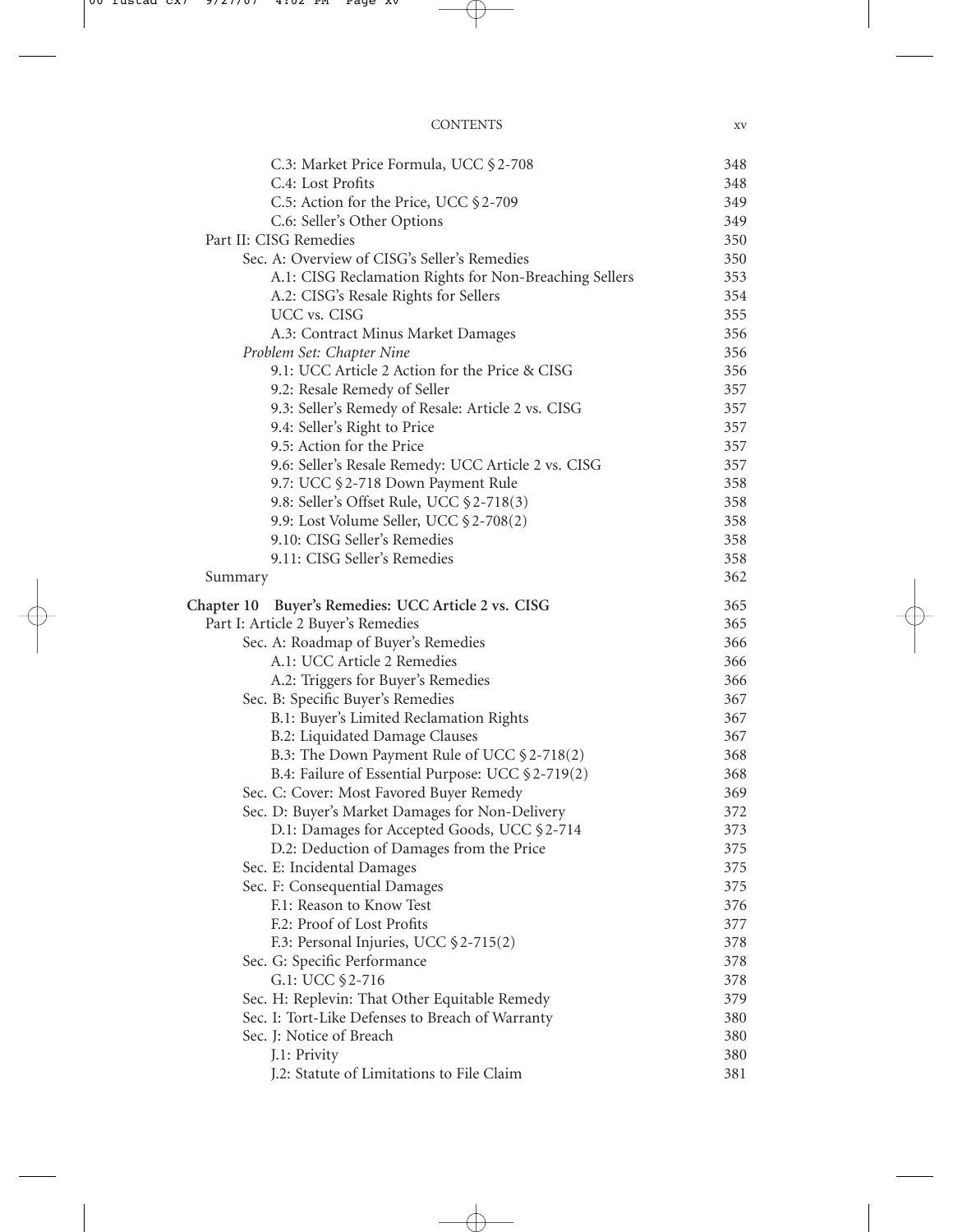| XV1 | <b>CONTENTS</b> |
|-----|-----------------|
|     |                 |

| J.3: Proximate Cause Requirement                            | 381 |
|-------------------------------------------------------------|-----|
| J.4: Economic Loss Doctrine                                 | 381 |
| Sec. K: Right to Adequate Assurance of Performance          | 382 |
| Part II: CISG's Buyer's Remedies                            | 382 |
| Sec. A: Overview of CISG's Buyer's Remedies                 | 384 |
| A.1: Keeping the International Sales Contract on the Tracks | 384 |
| A.2: Buyer's Right of Avoidance                             | 385 |
| Sec. B: Buyer's Right to Damages                            | 386 |
| B.1: CISG Damages                                           | 387 |
| Sec. C: Buyer's Right to Specific Performance               | 389 |
| Sec. D: Buyer's Right to Suspend Performance                | 390 |
| Sec. E: Anticipatory Avoidance                              | 390 |
| Sec. F: Buyer's Remedies for Partial Performance            | 390 |
| Sec. G: Mitigation & Consequential Damages                  | 390 |
| Sec. H: Duties of Rejecting Buyers                          | 391 |
| Problem Set: Chapter Ten                                    | 391 |
| 10.1: Seller's Anticipatory Repudiation & Cover             | 391 |
| 10.2: Buyer's Damages for Breach of Warranty Damages        | 391 |
| 10.3: Specific Performance                                  | 392 |
| 10.4: Buyer's Cover Remedy                                  | 392 |
| 10.5: Buyer's Right to Return of Down Payment               | 392 |
| 10.6: Return of Deposit                                     | 392 |
| 10.7: Enforceability of Remedy Limitations under            |     |
| UCC Article 2 & CISG                                        | 392 |
| Summary                                                     | 397 |
|                                                             |     |

### **Part Two**

### **The Concepts & Methods of Leases & Licenses**

| Chapter 11 The Leases of Goods                               | 403 |
|--------------------------------------------------------------|-----|
| Part I: United States Law of Leases of Goods: UCC Article 2A | 404 |
| Sec. A: Updating UCC Article 2A for the Internet             | 405 |
| Sec. B: Overview of UCC Article 2A                           | 407 |
| Sec. C: Types of Leases                                      | 409 |
| C.1: Sales Masquerading As Leases                            | 410 |
| C.2: Why True vs. False Leases Matter                        | 411 |
| C.3: Finance Leases                                          | 414 |
| C.4: Consumer Leases                                         | 418 |
| C.5: Simple Leases                                           | 421 |
| Sec. D: Creation of UCC Article 2A Lease                     | 422 |
| D.1: Offer & Acceptance                                      | 422 |
| D.2: Firm Offers in Lease Agreements                         | 422 |
| D.3: Article 2A's Statute of Frauds                          | 422 |
| D.4: Article 2A's Parol Evidence Rule                        | 423 |
| D.5: Battle of the Forms                                     | 424 |
| D.6: Modification of Leases                                  | 424 |
| Sec. E: Warranties in Lease Agreements                       | 424 |
| E.1: Warranty against Interference & Infringement            | 424 |
| E.2: UCC Article 2A's Express Warranties                     | 425 |
| E.3: Implied Warranty of Merchantability                     | 426 |
|                                                              |     |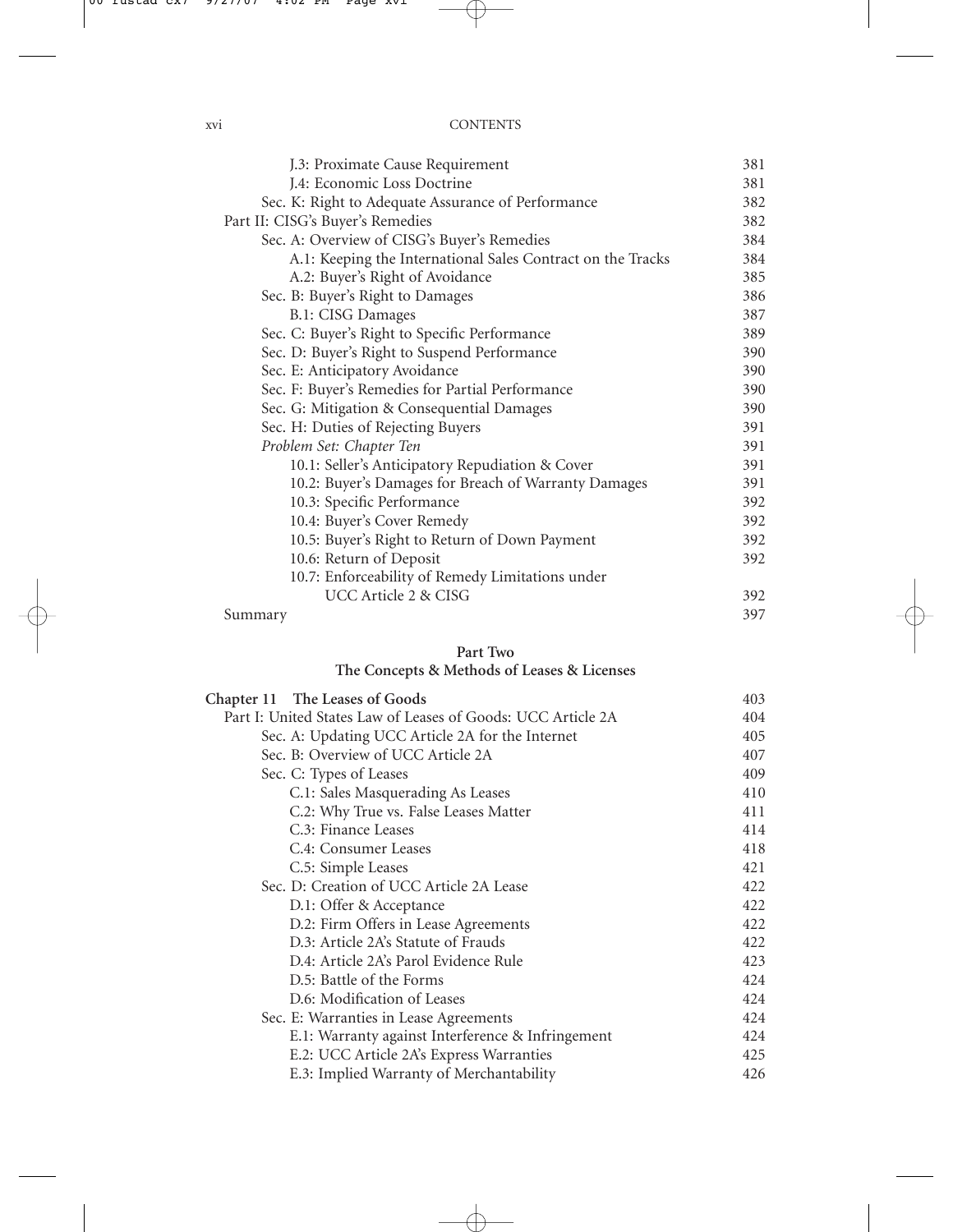#### CONTENTS xvii

| E.4: Implied Warranty of Fitness for a Particular Purpose       | 426 |
|-----------------------------------------------------------------|-----|
| E.5: Disclaiming Warranties against Interference & Infringement | 426 |
| E.6: Special Rules for Warranties for Finance Leases            | 427 |
| Sec. F: Cumulation & Conflict of Warranties                     | 427 |
| Sec. G: Third-Party Beneficiaries of Lease Warranties           | 428 |
| G.1: Alternative A Jurisdictions                                | 428 |
| G.2: Alternative B Jurisdictions                                | 428 |
| G.3: Alternative C Jurisdictions                                | 428 |
| Sec. H: Unconscionability in Lease Agreements                   | 429 |
| Sec. I: Risk of Loss, Title & Delivery Terms                    | 429 |
| I.1: Risk of Loss in Absence of Breach                          | 429 |
| I.2: Risk of Loss in Event of Breach                            | 430 |
| Sec. J: Performance of Leases                                   | 430 |
| J.1: Acceptance                                                 | 431 |
| J.2: Installment Performance Standard for Leases                | 431 |
| J.3: Rejection of Leased Goods                                  | 431 |
| J.4: Cure by Lessor                                             | 432 |
| J.5: Revocation of Acceptance                                   | 432 |
| Sec. K: Excuses in Lease Agreements                             | 432 |
| Sec. L: Default by Lessor & Lessee                              | 432 |
| L.1: Overview of Lessor's Remedies                              | 434 |
| Sec. M: A Closer Examination of Lessor's Remedies               | 436 |
| M.1: Action for Rent                                            | 437 |
| M.2: Entering into a New Lease                                  | 437 |
| Sec. N: Lessee's Remedies                                       | 437 |
| N.1: Cancellation                                               | 438 |
| N.2: Recovery of the Rent & Security Which Has Been Paid        | 438 |
| N.3: Cover & Recovery of Damages                                | 439 |
| N.4: Lessee's Damages                                           | 439 |
| Statutory Provision: Lessee's Measure of Damages                | 439 |
| 2A-519. Lessee's Damages for Non-delivery, Repudiation, Default |     |
| & Breach of Warranty in Regard to Accepted Goods                | 439 |
| N.5: Lessee's Incidental & Consequential Damages                | 441 |
| Sec. O: Lessee's Right to Specific Performance                  | 442 |
| Sec. P: Fixtures & Accession                                    | 442 |
| Sec. Q: Third-Party Rights with Lease Transactions              | 442 |
| Part II: Cross-Border Leases of Goods                           | 443 |
| Sec. A: Choice of Law & Forum                                   | 443 |
| Sec. B: Business Issues                                         | 443 |
| Problem Set: Chapter Eleven                                     | 444 |
| 11.1: True vs. False Lease                                      | 444 |
| 11.2: Risk of Loss in Finance Leases                            | 444 |
| 11.3: Consumer Leases                                           | 444 |
| 11.4: Choice of Law in a Business-to-Business Lease             | 444 |
| 11.5: Risk of Loss in Leases                                    | 444 |
| 11.6: Risk of Loss & Destination-Type Lease Contract            | 445 |
| 11.7: Finance Lease, Personal Injury & Warranty Damages         | 445 |
| 11.8: Breach of Warranty Actions against the Suppliers          | 445 |
| Summary                                                         | 448 |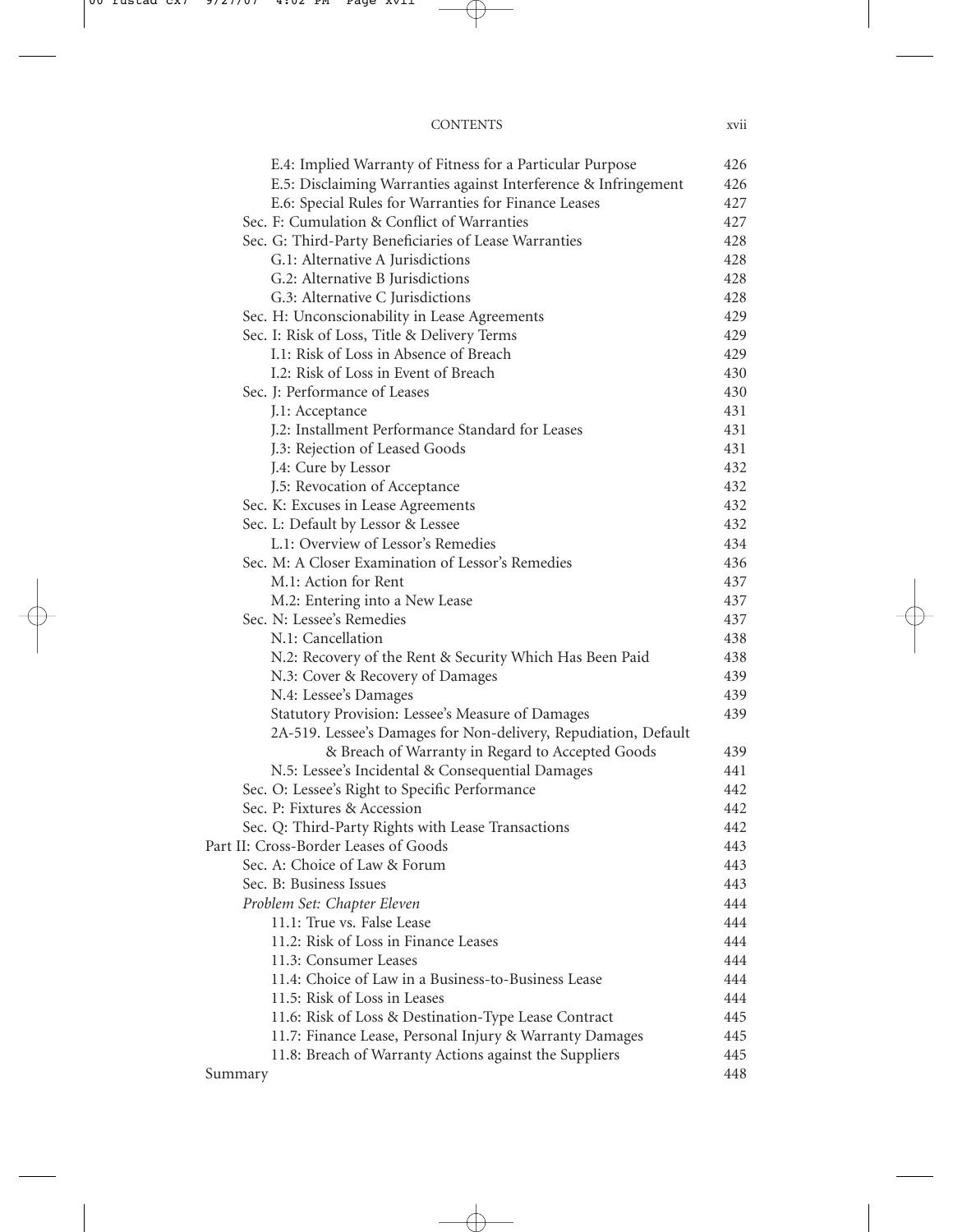#### **Part Three The Concepts & Methods of Licenses**

| Chapter 12 The Licensing of Information                                                | 453        |
|----------------------------------------------------------------------------------------|------------|
| Part I: Domestic Licensing Transfers                                                   | 456        |
| Sec. A: Licensing to Transfer Information                                              | 456        |
| A.1: Sidestepping the First Sale Doctrine of Copyright Law                             | 457        |
| A.2: Granting Clause                                                                   | 458        |
| A.3: Choice of Law & Forum Clauses                                                     | 458        |
| A.4: Term for Payment                                                                  | 459        |
| A.5: Scope of Licensing Agreement & Number of Users                                    | 459        |
| A.6: Different Media                                                                   | 459        |
| A.7: Licensee's Right to Updates                                                       | 460        |
| A.8: Termination Clause                                                                | 460        |
| A.9: Breach & Termination                                                              | 461        |
| A.10: Mass-Market License Agreements                                                   | 461        |
| Sec. B: The Uniform Computer Information Transactions Act (UCITA)                      | 464        |
| B.1: Introduction to UCITA                                                             | 464        |
| B.2: The Purposes of UCITA                                                             | 469        |
| Gap Filler Rules                                                                       | 469        |
| <b>Formation Rules</b><br>Sphere of Application, Preliminary Concerns, Mandatory Rules | 470<br>470 |
| B.3: Scope of UCITA                                                                    | 471        |
| <b>B.4: UCITA Definitions</b>                                                          | 471        |
| B.5: Electronic Data Interchange                                                       | 471        |
| B.6: Exclusions from UCITA                                                             | 472        |
| B.7: Hybrid or Mixed Transactions                                                      | 474        |
| B.8: UCITA's Choice of Law Principles                                                  | 475        |
| B.9: Federal Preemption of UCITA                                                       | 475        |
| B.10: Online Contract Formation Rules                                                  | 476        |
| B.11: Enforceability of Mass-Market License Agreements                                 | 477        |
| <b>B.12: Access Contracts</b>                                                          | 478        |
| B.13: Statute of Frauds in License Agreements                                          | 479        |
| B.14: Warranties of Authority & Quality                                                | 479        |
| B.15: UCITA's Canons of Contract Construction                                          | 485        |
| B.16: Modification of the License Agreement                                            | 487        |
| B.17: UCITA's Gap Fillers                                                              | 487        |
| B.18: Transfer of Interests & Rights                                                   | 487        |
| B.19: UCITA's Performance Standards                                                    | 488        |
| B.20: Mass-Market Performance Standards                                                | 488        |
| B.21: Risk of Loss & Excuses in License Transactions                                   | 489        |
| B.22: Assignment & Anti-Assignment                                                     | 489        |
| B.23: Breach of the License Agreement                                                  | 490        |
| B.24: UCITA's Remedies for Licensors & Licensees                                       | 492        |
| Sec. C: International Licensing of Information                                         | 495        |
| C.1: International Licensing Issues                                                    | 495        |
| C.2: International E-Commerce Rules                                                    | 495        |
| C.3: Licensing & Choice of Law in the European Community                               | 496        |
| C.4: Licensing of Software under UCC Article 2                                         | 500        |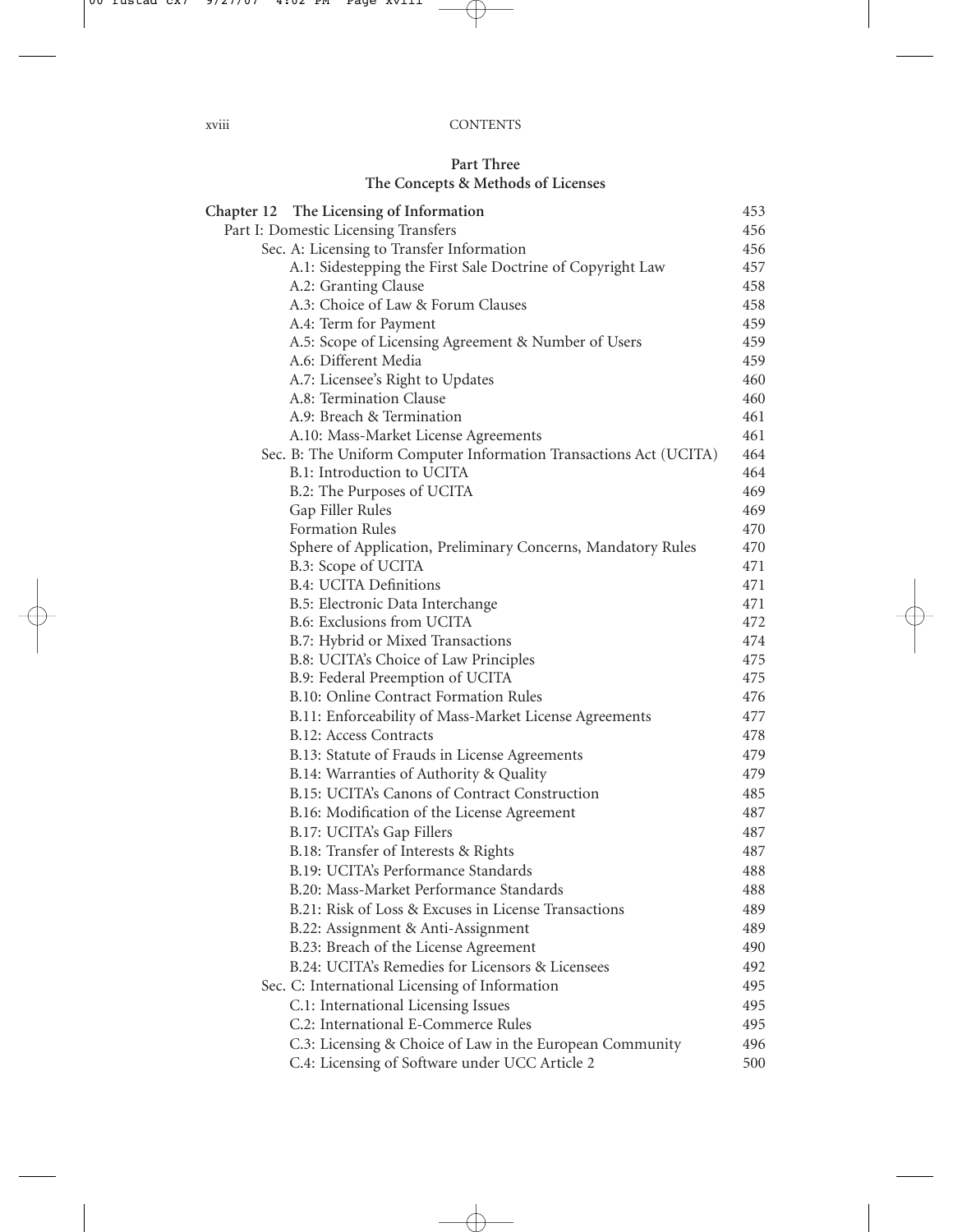| <b>CONTENTS</b> | X1X |
|-----------------|-----|

| C.5: Software Licensing under CISG                                | 501 |
|-------------------------------------------------------------------|-----|
| Sec. D: International Considerations in Licensing                 | 503 |
| D.1: Forum Selection Clauses in Consumer Contracts                | 504 |
| D.2: Jurisdiction, Choice of Law & Forum                          | 505 |
| D.3: Rome II's Convention on Choice of Law for Torts              | 506 |
| Sec. E: Substantive Law Issues in Cross-Border License Agreements | 507 |
| Sec. F: Cross-Border Licensing Concepts & Methods                 | 507 |
| Sec. G: ALI's Principles of the Law of Software Contracts         | 508 |
| Sec. H: Towards Cross-Border Licensing Rules                      | 508 |
| Problem Set: Chapter Twelve                                       | 510 |
| 12.1: SSL's Computer Contract                                     | 510 |
| 12.2: Enforceability of Clickwrap Agreements under UCITA          | 510 |
| 12.3: European Cross-Border Jurisdiction, Choice of Law,          |     |
| Choice of Forum                                                   | 510 |
| 12.4: SSL's Terms of Services Agreement                           | 511 |
| 12.5: Scope of UCITA                                              | 512 |
| 12.6: Attribution Process                                         | 512 |
| 12.7: UCITA & Releases                                            | 512 |
| I. European Cross-Border Jurisdictional Issues                    | 514 |
| II. European Choice of Law                                        | 515 |
| III. Enforceability of Online Contracts                           | 516 |
| Summary                                                           | 518 |
| Index                                                             | 521 |
|                                                                   |     |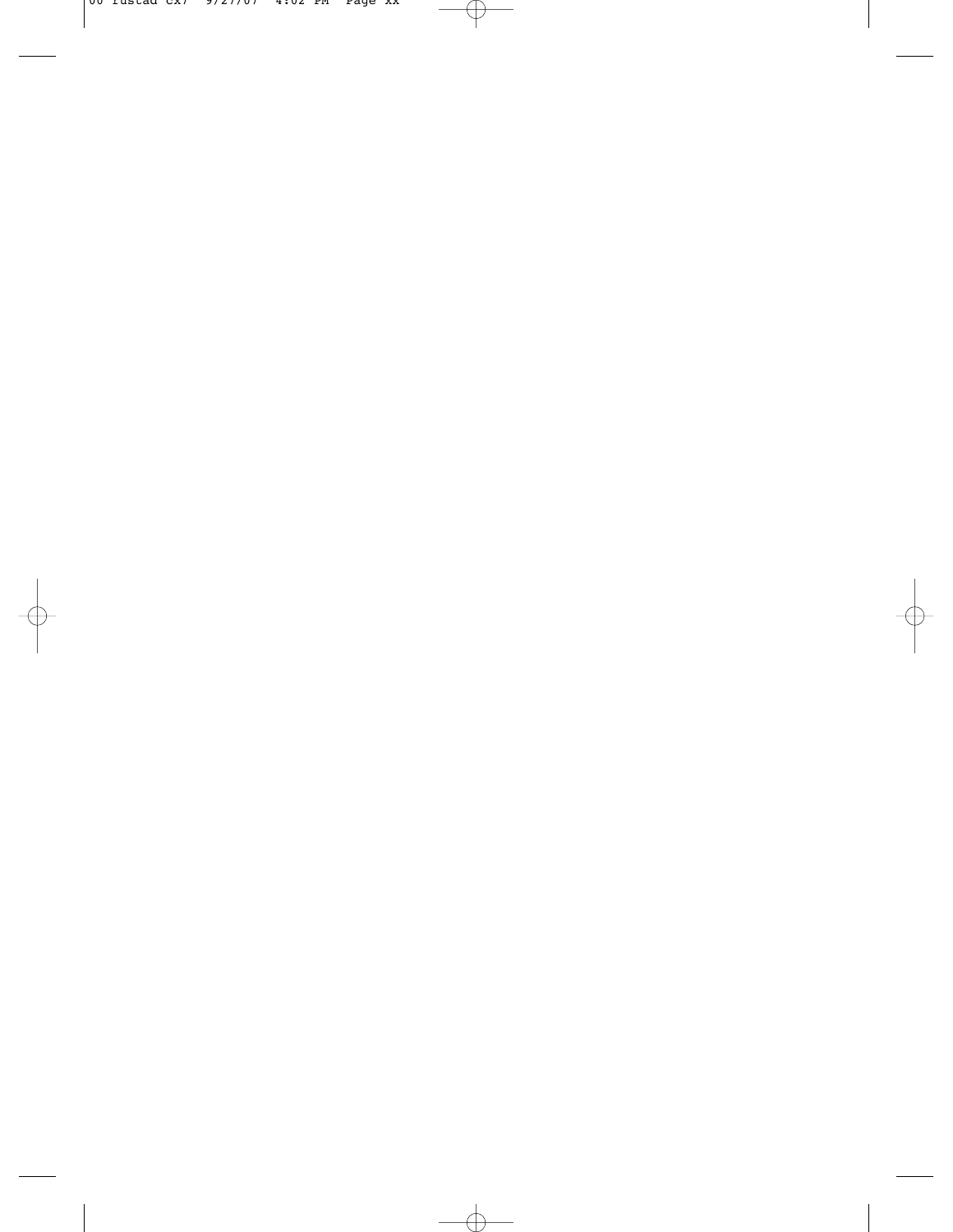## **Table of Cases**

#### **International Courts & Arbitral Tribunals**

- Australia, Queensland (*Downs Investments v. Perwaja Steel*) 54A1. Germany 30 August 2000 Oberlandesgericht [Appellate Court], 354
- Austria 10 November 1994 Supreme Court (*Chinchilla furs case*) cite as: http://cisgw3.law.pace.edu/cases/9411 10a3.html, 125
- Austria 1 July 1994 Appellate Court Innsbruck (*Garden flowers case*) http://cisgw3.law.pace.edu/cases/9407 01a3.html, 179
- France 17 February 2000 Appellate Court Rouen (*Socit Ma, R.A.S. v. S.A. T, Diffusion*) http://cisgw3.law.pace.edu/cases/0002
	- 17f1.html, 176
- France 6 April 1995 Appellate Court Paris (*Thyssen v. Maaden*) http://cisgw3.law.pace.edu/cases/9504 06f1.html, 179
- France 22 February 1995 Appellate Court Grenoble (*BRI Production "Bonaventure" v. Pan African Export*) http://cisgw3.law.pace.edu/cases/9502 22f1.html, 362
- Germany 14 May 1993 District Court Aachen (*Electronic hearing aid case*) http://cisgw3.law.pace.edu/cases/9305 14g1.html, 234
- Germany 23 May 1995 Appellate Court Frankfurt (*Shoes case*) Cite as: http://cisgw3.law.pace.edu/cases/9505 23g1.html, 125
- Germany 29 November 1995 District Court Koblenz (*Acrylic blankets case*)

http://cisgw3.law.pace.edu/cases/9511 29g1.html, 332

- Germany 13 April 2000 Lower Court Duisburg (*Pizza cartons case*) http://cisgw3.law.pace.edu/cases/0004 13g1.html, 259
- Netherlands 15 October 2002 Netherlands Arbitration Institute, Case No. 2319 (*Condensate crude oil mix case*) http://cisgw3.law.pace.edu/cases/0210 15n1.html, 233
- Switzerland, *Bezirksgericht der Saane* (*Zivilgericht*) [District Court] Switzerland 20 February 1997, District Court Saane (*Spirits Case*), 68
- United Kingdom, *Taylor v. Caldwell*, 122 Eng. Rep. 309 (KB. 1863), 261
- United Kingdom, *Krell v. Henry*, 1903 WL 12966, 2 KB 740 (CA 1903) , 262-263
- United Kingdom, *Hadley v. Baxendale*, 9 Exch. 341, 156 Eng. Rep. 145 (1854), 376, 438

#### **U.S. Federal Courts**

- *Ajax Tool Works v. Can Eng Manufacturing* LEXIS 1306; 2003 Westlaw 223187 (N.D .Ill., Jan 30, 2003), 47
- *AKA Distributing Co. v. Whirlpool Corp.,* 137 F.3d1083 (8th Cir. 1998), 59
- *AMF, Inc. v. McDonald's Corp*., 536 F.2d 1167 (7th Cir.1976), 298
- *Archer Daniels Midland Co. v. Brunswick Cty.,* 2005 U.S. App. LEXIS 4314 (4th Cir., Mar. 15, 2005), 51
- *Bende v. Crown Recreational, Inc.,* 548 F. Supp. 1018 (E.D. N.Y. 1982), 268, 269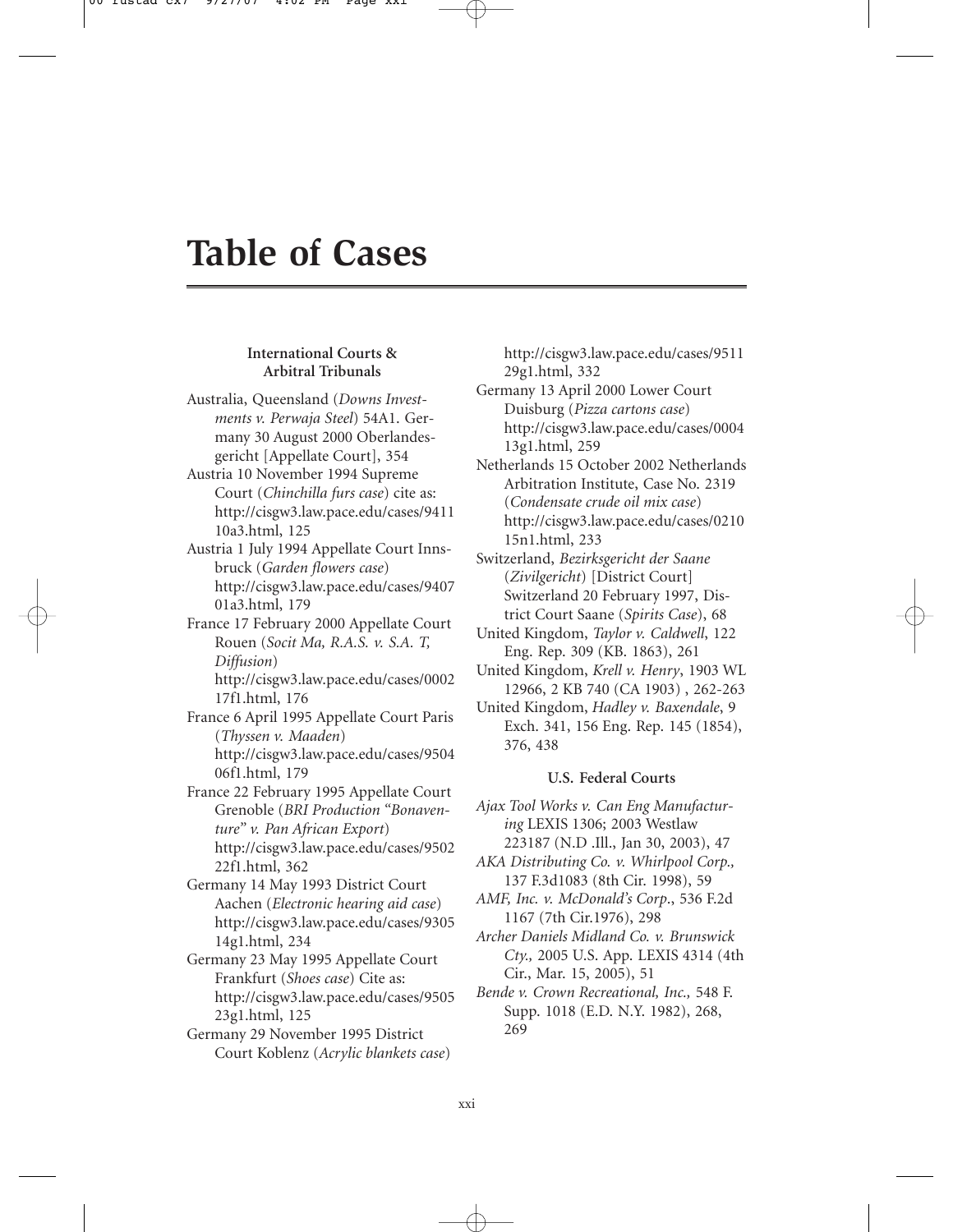*Bonebrake v. Cox,* 499 F.2d 951 (8th Cir. 1974), 57

- *Brattleboro Auto Sales, Inc. v. Subaru of New England, Inc.,* 633 F.2d 649 (2d Cir. 1980), 59
- *Carl Beasley Ford, Inc v Burroughs Corp*, 361 F Supp 325 (ED Pa, 1973), 287
- *Delchi v. Rotorex Corp.,* 71 F.3d 1024 (2d Cir. 1995), 180, 300-301
- *Delhomme Indus., Inc. v. Houston Beechcraft, Inc.,* 669 F.2d 1049, 1058 (5th Cir. 1982), 328
- *Dorton v. Collins & Aikman Corp.,* 453 F.2d 1161 (6th Cir. 1972), 122
- *East River S.S. Corp. v. Transamerica Delaval,* 476 U.S. 858 (1986), 203, 381-382
- *Eastern Air Lines, Inc. v. Gulf Oil Corp.,* 415 F. Supp. 429 (S.D. Fla. 1975), 269-270
- *Enron Power Marketing v. Nevada Power Co.,* 55 UCC Rep. Servs. (Callaghan) 31 (S.D. N. Y. 2004), 296
- *ePlus Group, Inc. v. Panoramic Communic. LLC,* 2003 U.S. Dist. LEXIS 4657 (S.D. N.Y., March 31, 2003), 441
- *Ferndale Labs., Inc. v. Schwartz Pharm., Inc.,* 2005 U.S. App. LEXIS 784 (6th Cir., Jan. 13, 2005), 54
- *Filanto v. Chilewich,*984 F.2d 58 (2d Cir. 1993), 113
- *Frigaliment Importing Co. v. B.N.S. Int'l Sales Corp*., 190 F. Supp. 116 (S.D. N.Y. 1960), 14
- *Garwood Packaging Inc. v. Allen & Co.,* 378 F.3d 978 (7th Cir. 2004), 94
- *Group , Ltd. v. Bostek, Inc.,* 942 F. Supp. 716 (D. Mass. 1996), 375
- *Hill v. Gateway 2000. Inc.* 105 F. 3d 1147 (7th Cir. 1997), 239
- *Illinois Power Co. v. Figgie Int'l Inc*., 1989 U.S. Dist. LEXIS 13983 (N.D. Ill., Nov. 17, 1989), 52
- *In re Brooks Shoe Mfg. Co., Inc.* 21 B.R. 604 (E.D. Pa. 1982), 327
- *In re Dana Corp*., 2007 Bankr LEXIS 1466 (Bankr. S.D. N.Y., April 19, 2007), 345
- *In re Empire Pac. Indus. Inc.,* 71 B.R. 500 (Bankr. Ct. Ore. 1987), 47
- *In re Parker*, 2006 Bankr. LEXIS 2250 (D.S.C., Sept. 14, 2006), 57
- *In re Pillotex*, 349 F.3d 711 (3rd Cir. 2003), 31
- *InterFah, Ltd. v. Valiant Industrier, AS*, 1999 U.S. App. LEXIS 18188 (10th Cir., Aug. 3, 1999), 42
- *Itel Containers Int'l Corp. v. Huddlston,* 507 U.S. 60 (1993), 443
- *ITT Corp v. LTX Corp*., 926 F.2d 1258 (1st Cir. 1991), 158
- *Jacobellis v. Ohio*, 378 U.S. 184 (1964), 227
- *Kansas City Trailer Sales v. Holiday Rambler Corp*., 1994 U.S. Dist. LEXIS 1698 (W.D. Mo. 1994), 59
- *Koch Hydrocarbon v. MDU Resources Group*, 988 F.2d 1529 (8th Cir. 1993), 222
- *Laapeari, Administrator v. Sears, Roebuck*, 787 F.2d 726 (1st Cir. 1986), 193-194
- *MCC-Marble v. Ceramica Nuova d'Agostino SP.A.,* 144 F.3d 1384 (11th Cir.1998), 115
- *Milam v. Toyota Motor Corp.,* 2006 WL 1669251 (Cal. Super., June 6, 2006), 192
- *Mitchell Aircraft Spares, Inc. v. European Aircraft Serv. AB* , 23 F. Supp.2d 915 (N.D. Ill. 1998), 122
- *Pritchard v. Liggett & Myers Tobacco Co.,* 295 F.2d 295 (3rd Cir. 1961), 198
- *ProCD, Inc. v. Zeidenberg,* 86 F.3d 1447 (7th Cir., 1996), 240
- *Raw Materials Inc. v. Manfred Forberich GmbH*, 2004 WL 1535839 (U.S. Dist. Ct., N.D. Ill., July 7, 2004), 272
- *Rheinberg-Kellerei GmbH v. Vineyard Wine Co.,* 281 S.E.2d 425 (N.C. App. 1981), 258
- *Rosetti v. Busch Entn't Corp*., 87 F. Supp.2d 415 (E.D. Pa. 2000), 51
- *Southern States Coop v. Townsend Grain & Feed Co*., 163 B.R. 709 (D. Del. 1994), 199
- *St. Paul Guardian Ins. Co. v. Neuromed Med. Sys. & Support, GmbH*, 2002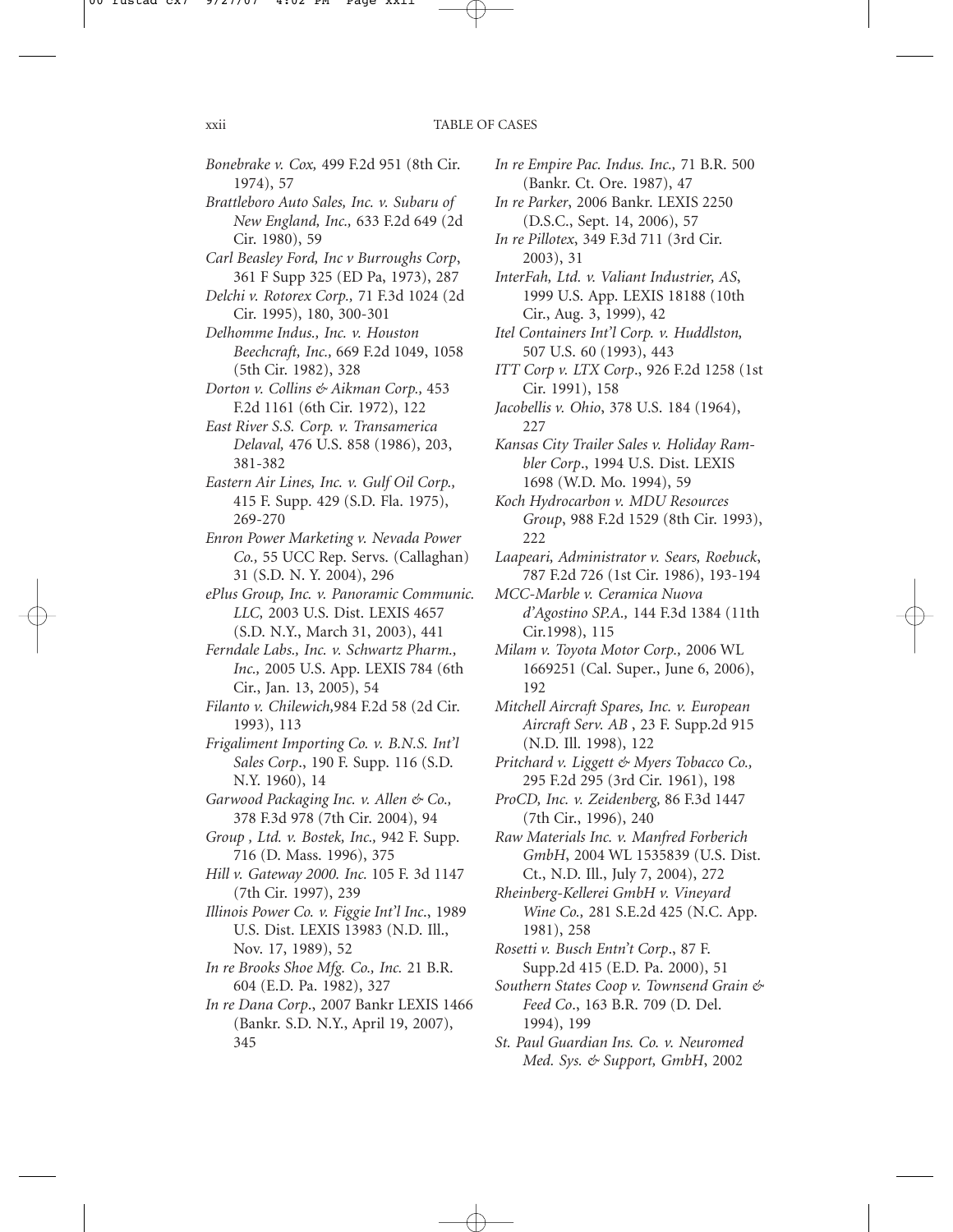WL 465312 (S.D. N.Y. 2002), 254- 255, 259

- *Standard Bent Glass Corp. v. Glassrobots Oy*., 333 F.3d 440 (3rd Cir. 2003), 47
- *Standard Structural Steel v. Bethlehem Steel,* 597 F. Supp. 164 (D. Conn. 1984), 158
- *Teradyne, Inc. v. Teledyne Indus., Inc*., 676 F.2d 865, 868 (1st Cir. 1982), 349
- *Transatlantic Financing Corp. v. United States*., 363 F.2d 312 (D.C. Cir. 1966), 265
- *Ulsinor Industeel v. Leeco Steel Prods*., 209 F. Supp.2d 880 (N.D. Ill. 2002)., 39, 46
- *United Stars Indus. v. Plastech Engineered Prods*., 2007 U.S. Dist. LEXIS 40958 (W.D. Wisc. June 5, 2007), 349
- *Valero Mktg. & Supply Co. v. Greeni Oy*., 2006 U.S. Dist. LEXIS 16620 (D.N.J. 2006), 271
- *Vezel, S.A. S.A. De C. v. H.P. Schmid*, 1994 U.S. App. LEXIS 1571 (9th Cir. 1994), 274
- *Vitex Mfg. Corp., Ltd. v. Carbitex] Corp*. [377 F.2d 795 (3d Cir. 1967), 348-349
- *Waldinger Corp. v. CRS Group Engineers, Inc*., 775 F.2d 781 (7th Cir.1985), 267
- *Waters v. Massey-Ferguson, Inc.,* 775 F.2d 587 (4th Cir. 1985), 369
- *Waukesha Foundry Inc. v. Industrial Engineering, Inc.,* 91 F.3d 1002 (7th Cir. 1996), 106
- *Wilson v. Scampoli*, 228 A.2d 848 (D.C. Ct. App. 1967), 285-286
- *Zapata Hermanos Sucesores, S.A., v. Hearthside Baking Co., Inc*., 313 F.2d 385 (7th Cir. 2002), 3-4.

#### **State Courts**

- *Anthony Pools v. Sheehan*, 455 A.2d 434 (Md. App. 1983), 62
- *Apgar v. Lederle Laboratories,* 588 A.2d 380 (N.J. 1991), 202
- *Asante Techn. Inc. v. PMC-Sierra, Inc*., 164 F. Supp.2d 1142 (N.D. Cal. 2001), 16
- *Baxter v. Ford Motor Co*., 12 P.2d 409 (Wash. 1932), 198
- *Borror v. MarineMax of Ohio, Inc*., 2005 WL 25654346 (Ohio Common Pleas 2005), 294-295
- *Brown v. Farm Fire & Casualty Co.,* 831 P.2d 1122 (Wash. Ct. App. 1992), 246
- *Cook v. Downing,* 891 P.2d 611 (Okla. 1994), 44, 54
- *Datronic Equipment Income Fund v. Healey Ford-Lincoln Mercury, Inc.,* 1997 WL 135510 (Conn. Super., Mar. 5, 1997), 417
- *Fertico Belgium S.A. v. Phosphate Chemicals Export Assoc.,* 70 N.Y.2d 76 (N.Y. 1987), 371
- *Garfield v. Furniture Fair-Hanover,* 274 A.2d 325 (N.J. 1971), 82
- *General Motors Corp. v. Johnston*, 592 So. 2d 1054 (Ala. 1992), 80
- *Graybar Elec. Co. v. Shook*, 195 S.E.2d 514 (N.C. 1973), 248
- *Hopkins v. Dow-Corning*, 33 F.3d 1116 (9th Cir. 1994), 196
- *Interior Elevator Co. v. Limmeroth*, 565 P.2d 1074 (Or. 1977), 372
- *Jacquot v. Wm. Filene's Sons Co*., 337 Mass. 312, 49 N.E.2d 635 (1958), 196
- *MacPherson v. Buick Motor Co*., 217 N.Y. 382, 111 N.E. 1050 (1916), 199-200
- *Maxwell v. Fidelity Financial Services Inc.,* 184 Ariz. 82, 907 P.2d 51 (1995), 204
- *McCarty v. E.J. Korvette, Inc.,* 347 A.2d 353 (Md. 1973), 205
- *McClure v. Rego Co., Case,* No. 321280(Sacramento Cty. Calif., 1989), 194
- *M.A. Mortenson v. Timberlinie Software Corp*., 140 Wn. 2d 568, 998 P.2d 305 (Wash. 2000), 229-30
- *Mieske v. Bartell Drug Co*., 593 P.2d 1308 (Wash. 1979), 55
- *Milau Assoc. Inc. v. North Ave. Develop. Corp*., 42 N.Y.2d 482, 398 N.Y.S.2d 482 (1977), 57
- *Overland Bond & Investment Corp. v. Howard*, 292 N.E.2d 168 (Ill. 1st Dist. 1972), 328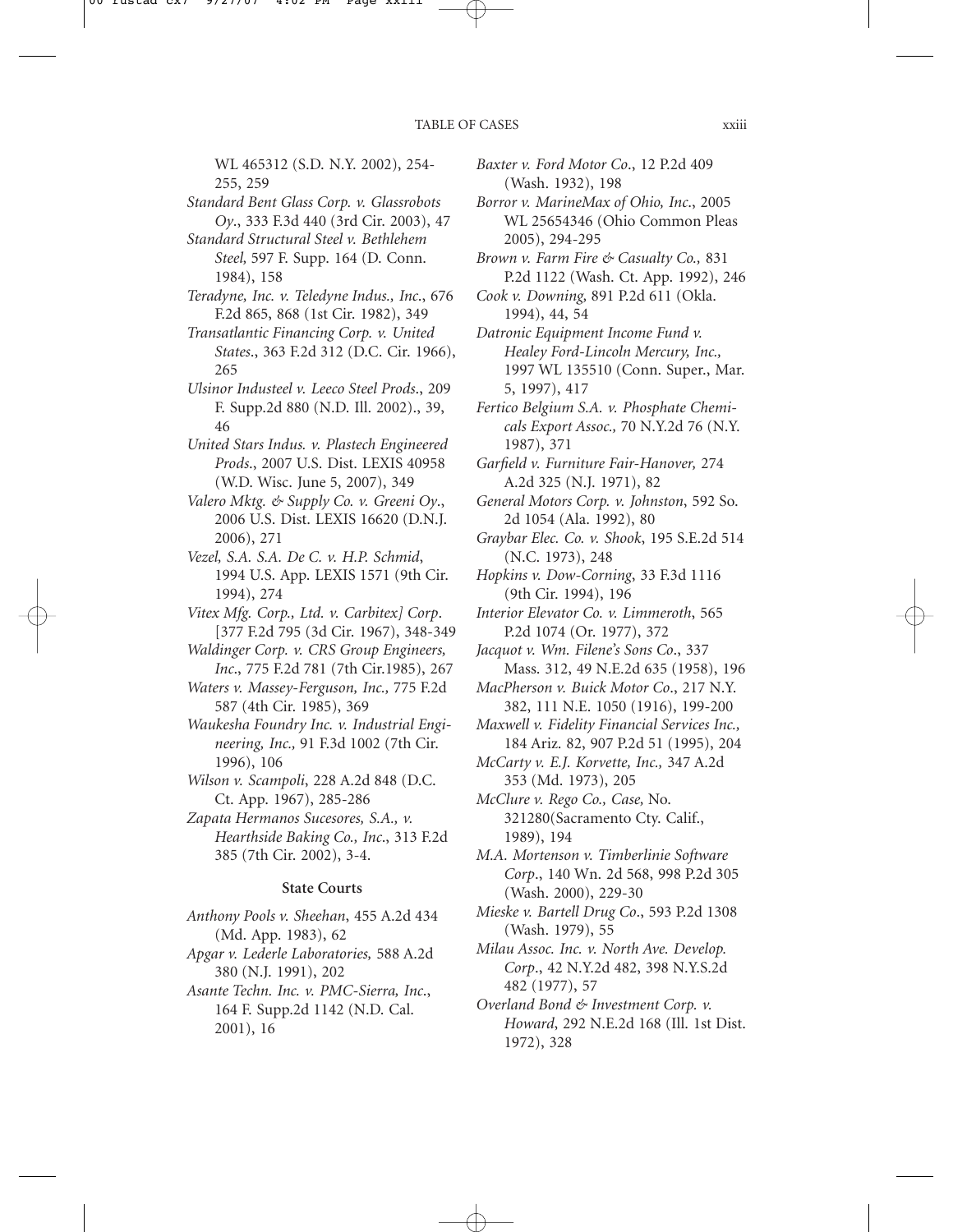*Ragus Co. v. City of Chicago*, N.E.2d 999 (Ill. Ct. App. 1993), 14 *Ramirez v. Autosport*, 440 A.2d 1345 (N.J. 1982), 294 *Richardson v. Darwin D. Mast*, 540 N.W.2d 488 (Neb. 1997), 325 *Romano v. Manor Care, Inc*., 861 So.2d 59 (Fla. Ct. App. 2003), 58 *Sanders v. International Soc'y for Performance Improvement*, 740 A.2d 34, 36 (D.C. 1999), 141 *Selland Pontiac-GMC, Inc. v. King*, 384 N.W.2d 490 (Minn. App. 1986), 267 *Siemen v. Alden*, 34 Ill.3d 961, 341 N.E.2d 713 (1975), 82 Siemens Credit Corp. V. Newland, 905 F. Supp. 757 (N.D. Cal. 1994), 447 *Todd Heller, Inc. v. Indiana Department of Transportation*, 819 N.E.2d 140 (Ind. Ct. App. 2004), 102 *Varco-Pruden, Inc. v. Hampshire Constr. Co*., 50 Cal. App.3d 654, 123 Cal. Rptr. 606 (1st Dist. 1975), 57 *Williams v. Lowenthal*, 134 Cal. App. 179, 184 (Cal. Ct. App. 1932), 196 *Williams v. Walker-Thomas Furniture Co*., 350 F.2d 445 (D.C. Cir. 1965), 227 *Wilson Trading Corp. v. David Ferguson*, Ltd. , 23 N.Y.2d 398, 297 N.Y.S.2d 108, 112 (1968), 330 *Yttro Corp. v. X-Ray Marketing Ass'n, Inc*., 559 A.2 3 (N.J. Super. 1999), 139 *Zabriskie Chevrolet, Inc. v. Smith*, 240 A.2d 195 (1968), 287 *Zicari v. Joseph Harris Co*., 33 A.D.2d 17, 304 N.Y.S.2d 918 (1969), 158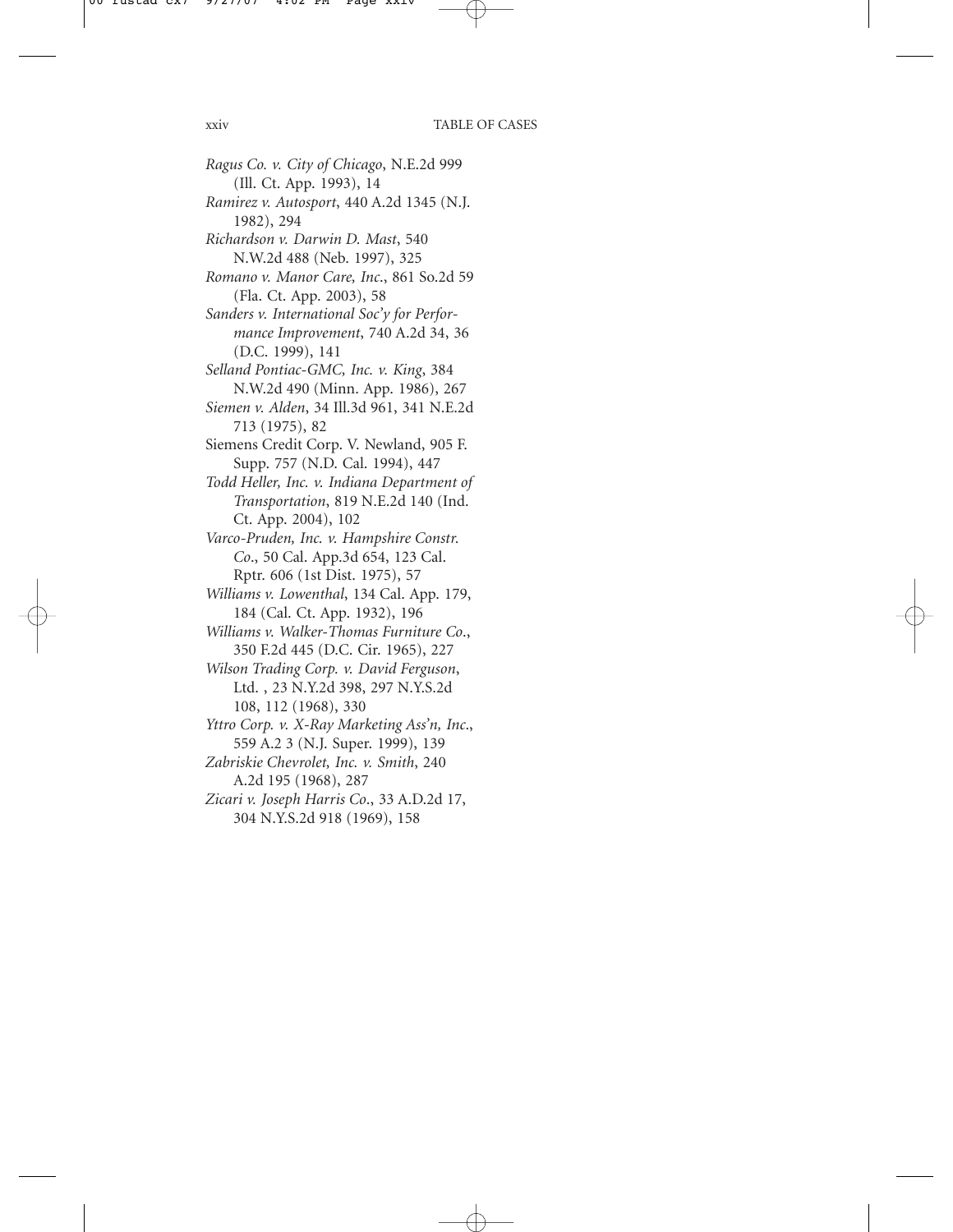## **Preface**

When I answered that I came from far away, The policeman at the roadblock snapped, "Where's that?"

He'd only half heard what I said and thought It was the name of some place up the country. And now it is — both where I have been living And Where I left — a distance still to go Like starlight that is light-years on the go From far away and takes light-years arriving.

Seamus Heaney<sup>1</sup>

Recently, I received a letter from a former student who is currently an associate in a large Boston law firm thanking me for including the Convention for the International Sale of Goods (CISG) in my Sales and Leases course at Suffolk University Law School. He described how he recently handled two international sales cases centering on CISG practices and was grateful for being able to spot these issues. Forewarned is forearmed. All business lawyers in the new millennium need a basic understanding of international contract law to serve their client's interests.

This book is a product of research that I conducted while teaching international contract law and international sales law at Suffolk University Law School in Boston and in its summer program at the University of Lund in Sweden from 2000 to 2006. I learned a great deal from Patrik Lindskoug and Ulf Maunsbach of the University of Lund Law School. During the summer of 2005, I taught international contract law in Mexico City on the campus of *Escuela Libre de Derecho* (*ELD*) in a five-week program sponsored by the University of San Diego's Institute on International and Comparative Law.2 In the summer of 2007, I taught U.S. Commercial and Contract Law at Eötvös Lorand University in Budapest, Hungary, as part of Suffolk's LL.M Program for international business lawyers. This book is the result of my experience teaching and researching international contract law as well as my other work with business lawyers and academics in Europe and Mexico.

Most law students are preparing for legal careers that require an understanding of international contract law as well as domestic or national law. Business attorneys practicing in the twenty-first century need a good understanding of the potential applicability of the CISG if a contract for the sale of goods involves a party in another nation. In-

<sup>1.</sup> Seamus Heaney, Poem, *The New Yorker* (Dec. 26, 1994), at 88.

<sup>2.</sup> San Diego's summer program is an intensive, five-week study abroad program based in Mexico City at Escuela Libre de Derecho (ELD). Stephen Zamora and his co-authors describe the freestanding ELD as "one of Mexico's most respected law schools." Stephen Zamora, Jóse Ramón Cossío, Leonel Pereznieto, Jóse Roldán-Xopa, David Lopez, Mexican Law (2004).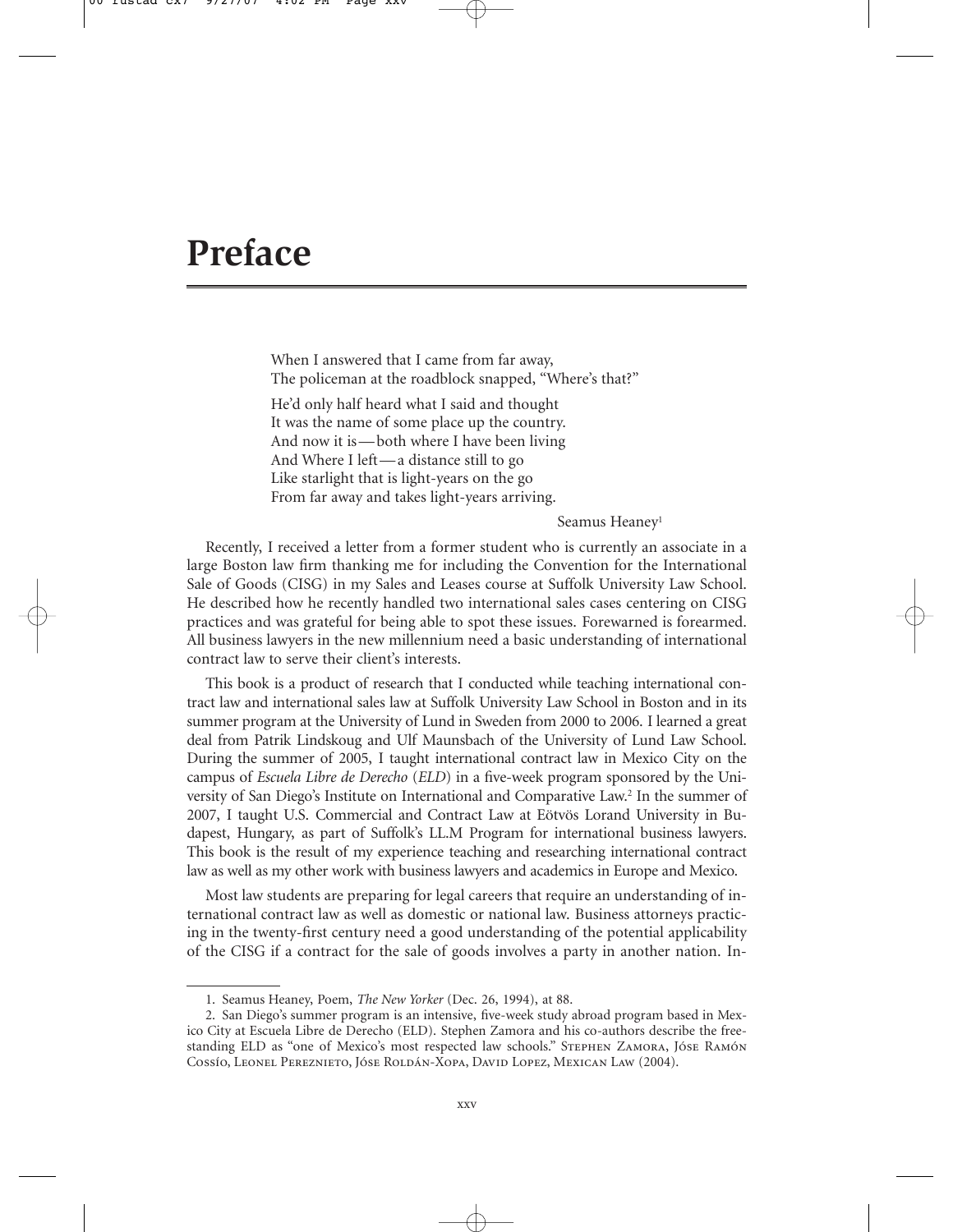#### xxvi PREFACE

creasingly, law schools are coming to the realization that the sale of goods is multihemispheric, as the sun never sets on a global marketplace. Worldwide Internet business-to-business transactions alone reached \$6 trillion in 2005.3 The study of CISG is already central to the law school curriculum throughout Europe. All students at the University of Lund in Sweden take a required course on CISG, as do students at many other law schools around the globe. Increasingly, United States law schools are realizing the importance of teaching their students about international commercial law.

This book uses practical examples and explanations to compare and contrast Uniform Commercial Code (UCC) Article 2 with CISG but also covers the leases of goods, the licenses of information, and procedural and localization issues in international contracts. This book is appropriate for a course in international contract law, sales and leases, or comparative commercial law. This book illustrates domestic and international commercial law in action through the hypothetical activities of an import/export company, Suffolk Sales and Leasing (SSL). SSL not only sells goods but also has a leasing division, licenses software, and renders consultation services throughout Europe. SSL has a subsidiary in Lund, Sweden, called "Lundia," which directs sales, leases, and licenses to many countries of the European Community. Europe has been chosen for cross-border comparisons because many international contract principles apply to the 27 members of the European Community:

Europe is a prize market, easier to access than ever before. Too many U.S. exporters, especially small and medium sized enterprises, avoid it because the technical requirements for entry seem too complicated, too difficult, or too expensive. U.S. manufacturers who have successfully accessed the European market know that the time to understand the European system is well worth the effort. The European Union alone is filled with affluent consumers, approximately 370 million of them. But the European market is a large area that comprises not only the 15 countries that presently make up the European Union (Austria, Belgium, Denmark, Finland, France, Germany, Greece, Ireland, Italy, Luxembourg, the Netherlands, Portugal, Spain, Sweden, and the United Kingdom), but also the three countries that complete the European Economic Area (EEA) (Iceland, Liechtenstein, and Norway, i.e., EFTA countries except Switzerland). In addition, there are approximately 11 other Central and Eastern European countries, such as the Czech Republic and Poland, which are candidates for future membership in the European Union. These countries are rapidly adopting European Union laws, standards, conformity assessment procedures.4

SSL is a 24/7 company and its website is the instrumentality for selling or leasing goods and licensing software. The use of the hypothetical teaches practical as well as doctrinal principles of domestic and international contact law. The SSL hypothetical is a pedagogical device to teach students that they can best understand international contract law in context through comparisons of the domestic and international commercial law. The take away point from the SSL hypothetical used throughout the book is this importance of preventive law in a sophisticated commercial law practice.

<sup>3.</sup> Gartner Group, *Worldwide Business-to-Business Internet Commerce to Reach \$8.5 Trillion in 2005*, at http://www4.gartner.com/5abpit/prssroom (last visited June 8, 2007).

<sup>4.</sup> National Institute of Standards, *A Guide to EU Standards and Conformity Assessment: Introduction to Europe: A Single Market.* NIST SP 951 http://ts.nist.gov/Standards/Global/pg1.cfm (last visited Dec. 26, 2006) .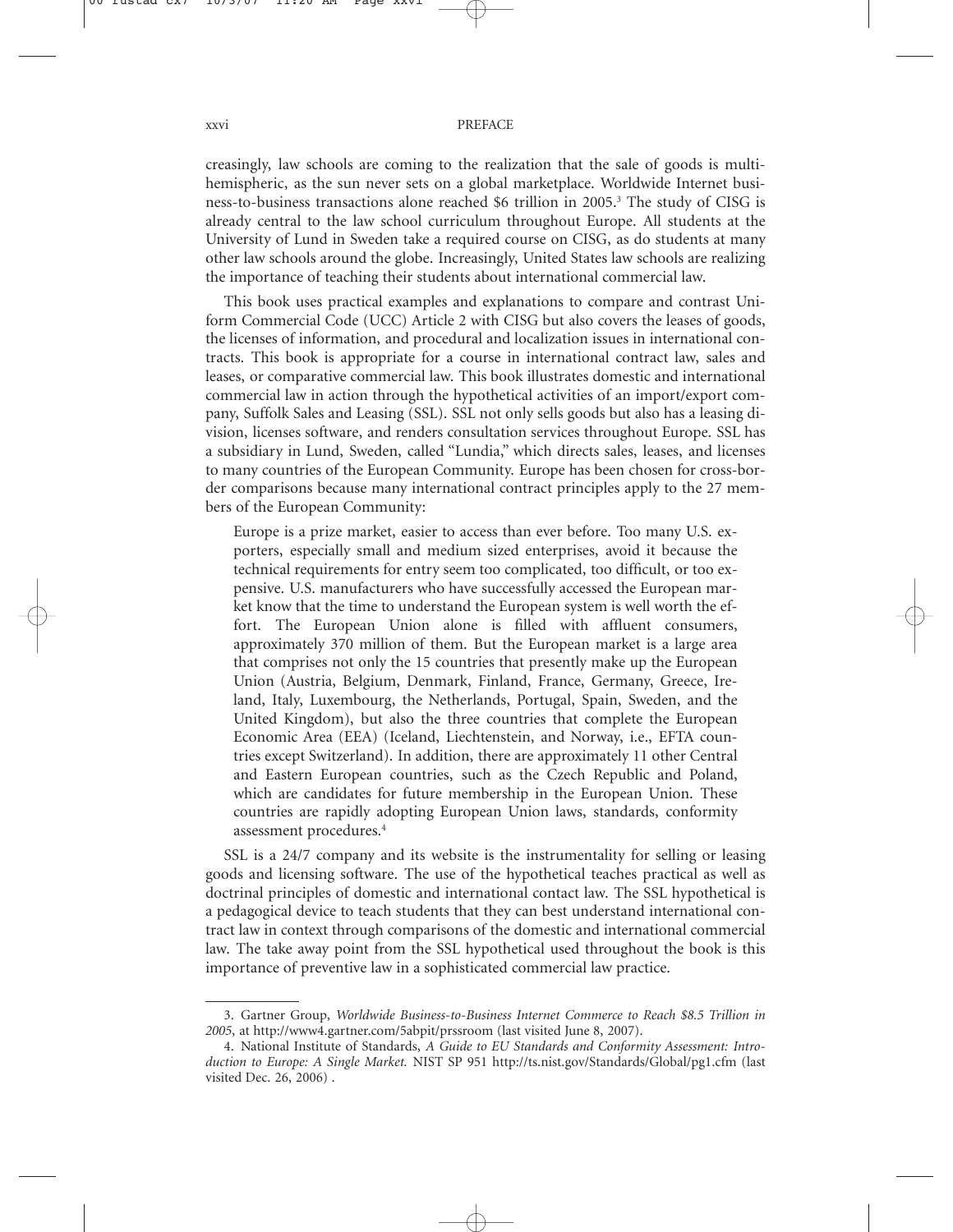### **I: UCC Article 2 vs. CISG**

A contract is any promise, if when broken, will give the non-breaching party a remedy at law. UCC Article 2 governs B2C contracts for the sale of goods as well as business-to-business (B2B) sales contracts. The most common type of contract is when a seller agrees to sell goods and the buyer agrees to pay money. Suppose a consumer purchased a power pack from Suffolk Sales & Lease's (SSL) website. The consumer buyer was contractually bound by the rules of the SSL auction. As the highest bidder in the online auction, the consumer promised to pay the agreed price for the power pack. UCC Article 2 governed the eBay contract. The sale of the power pack transfers absolute title to personal property in exchange for the price. If a commercial party purchased hundreds of powerpacks from another entity in a foreign country, the operative law would likely be the Convention for the International Sale of Goods (CISG).

### **II: Leases & Licenses: Domestic vs. International**

The primary emphasis of this book compares UCC Article 2 and CISG, though there will also be coverage of leases and the licensing of information in Part II. UCC Article 2A governing the lease of goods shares much common ground with Article 2. UCC Article 2A updates and tailors rules developed for the sale of goods to leases.

This book also examines UCC Article 2A on leases of goods. The American Law Institute and the National Conference of Commissioners of Uniform State Law (NC-CUSL) approved UCC Article 2A for consideration by state legislatures in 1987. The majority of states adopted UCC Article 2A within a few years, and the new Article was last amended in 2003. The emphasis will be on how UCC Article 2A rules for scope, formation, warranties, risk of loss, performance, and remedies compare with UCC Article 2. "UCC Article 2A-Leases govern over \$260 billion a year in lease transactions, accounting for roughly one-third of all capital investment each year in the United States."5 Prior to the widespread adoption of UCC Article 2A, courts applied UCC Article 2 by analogy. UCC Article 2A imports many of the concepts and methods of UCC Article 2; however, there are important differences.

UCC Article 2A, for example, has an expanded definition of unconscionability, defines special rules for consumers, and articulates different warranty rules for finance leases.6 UCC Article 2 follows the American rule when it comes to attorneys' fees whereas UCC Article 2A, for example, provides for the recovery of attorneys fees for lease contracts found to be unconscionable. Part II of this book examines the concepts and methods of UCC Article 2A and the law of licensing with a discussion of cross-border international issues.

<sup>5.</sup> Edwin E. Huddleson, "Leasing is Distinctive" at http://preview. pdesigner.com/huddleson/Articles.jsp (last visited June 7, 2007).

<sup>6.</sup> A consumer transaction" means a transaction in which (i) an individual incurs an obligation primarily for personal, family, or household purposes. This definition first devised by the Federal Trade Commission is the definition used in thousands of federal and state statutes and regulations. *See*, e.g., M.G.L.A. ch. 93A (Massachusetts unfair and deceptive trade practices act). This definition is consistent with the European Union definition of consumer being someone outside his or her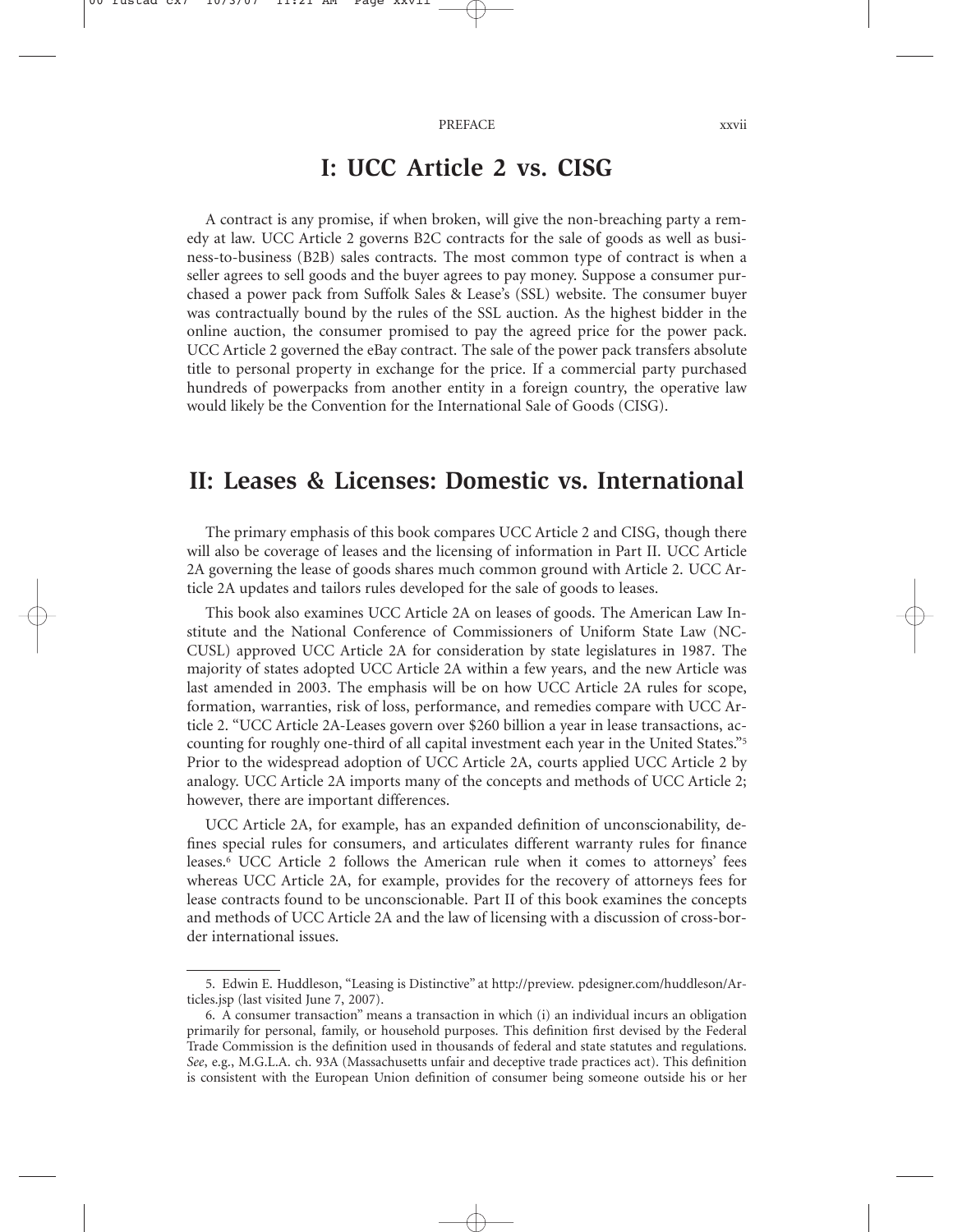#### xxviii PREFACE

Part I covers the latest developments in domestic and international sales. Chapter 1 of Part II addresses domestic and international leases whereas the focus of Chapter 2 of Part II is on the licensing of software and other digital information. This chapter is unique because of its emphasis on practice pointers in addition to an international approach, which is of immense practical value. Here, the international materials are less comprehensive because to date, there is no international convention covering leases of personal property so Article 2A is the most relevant template. Similarly, there is little by way of international codification of the licensing of software. Since licensing is the chief method of transferring value in the new global economy, it is important to learn about how to transfer rights in software and other intangibles.

Chapter Two of Part II covers the Uniform Computer Information Transaction Act (UCITA) in detail and uses UCITA as the template for licensing software and information-based assets. Many of the concepts and methods of the UCITA model statute reflect best practices in the business community, but the statute has been adopted in only two states, Maryland and Virginia. Nevertheless, UCITA is a useful template to structure software licenses and other transfers of information for domestic as well as cross-border transactions. Part II includes a brief discussion of the problems of cross-border leases and licenses, because United States law is so dominant when it comes to leases and licenses. As a practical matter, domestic and international transactions converge when it comes to leases and licenses.

Each chapter features *Practice Problems* that help students and attorneys alike to identify and solve commercial law conundrums. The practice problems and the examples and explanations feature model answers, which will help the student master the concepts of domestic and international sales, leases, and licenses through self-study. I am writing this book during a period in which both UCC Articles 2 and 2A are under revision. In 2003, the American Law Institute (ALI) and the National Conference of Commissioners on State Law (NCCUSL) promulgated revisions to Article 2. To date, no state has adopted the revisions and it is unlikely that any jurisdiction will adopt the revisions in its present form. State legislators have the final say about whether Revised Article 2 will be adopted and if so, under what conditions. UCC Articles are frequently adopted with scores of non-uniform amendments. The Uniform Commercial Code, as a result, is less uniform than its name suggests. As I write this book, Revised Article 2 is dead on arrival, a casualty of the politics of law reform. Many of the revised Article 2 provisions offered substantive improvements in the law making it more adaptable to ecommerce. Special interests pledging to block adoption of the revised Article 2 at the state legislature level have consigned the draft to the ashbin of commercial jurisprudence. The draft is a significant law reform project that tailors UCC Article 2 rules drafted in the 1940s and early 1950s to the age of the Internet.

Furthermore, there is brief mention of the revisions to UCC Article 2 and 2A but the overwhelming emphasis is on current United States and international contract law, not the future path of the law. Twenty-nine states have enacted Revised UCC Article 1 as of July 1, 2007. Proposed changes will be mentioned where relevant but the focus will be on the law of sales and leases currently in effect in most states. Individual instructors may select particular subjects with which they wish to cover, in the order of their choosing from the parts of the book. This book is dedicated to the law student of the new

trade or profession used in countless directives. *See*, e.g. Brussels Regulation on Judgments & Enforcement of Judgments in Civil and Commerical Matters (2003).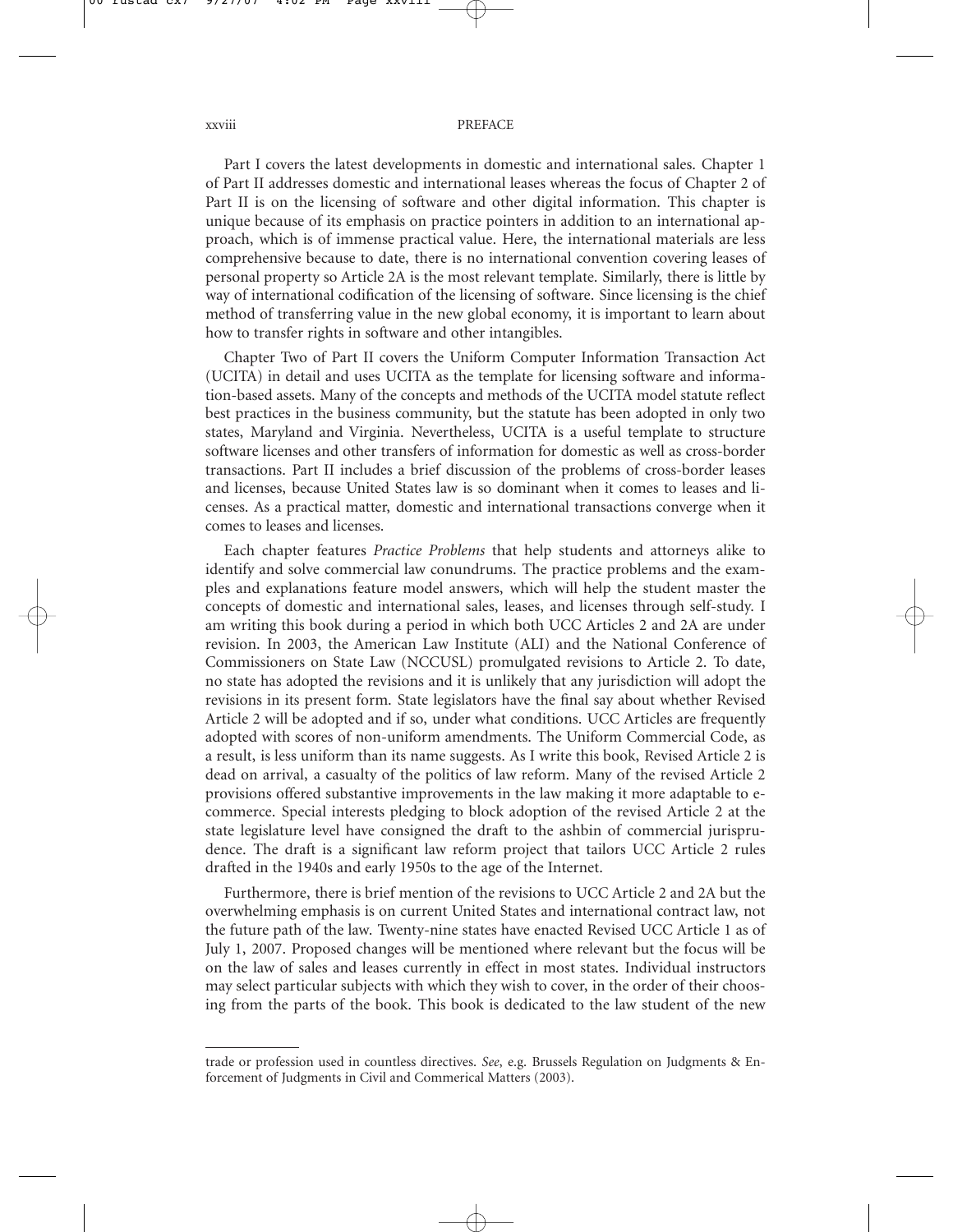millennium who needs to understand the role of sales, leases, and licenses in a global world economy.

> Michael L. Rustad Boston, Massachusetts, and South Burlington, Vermont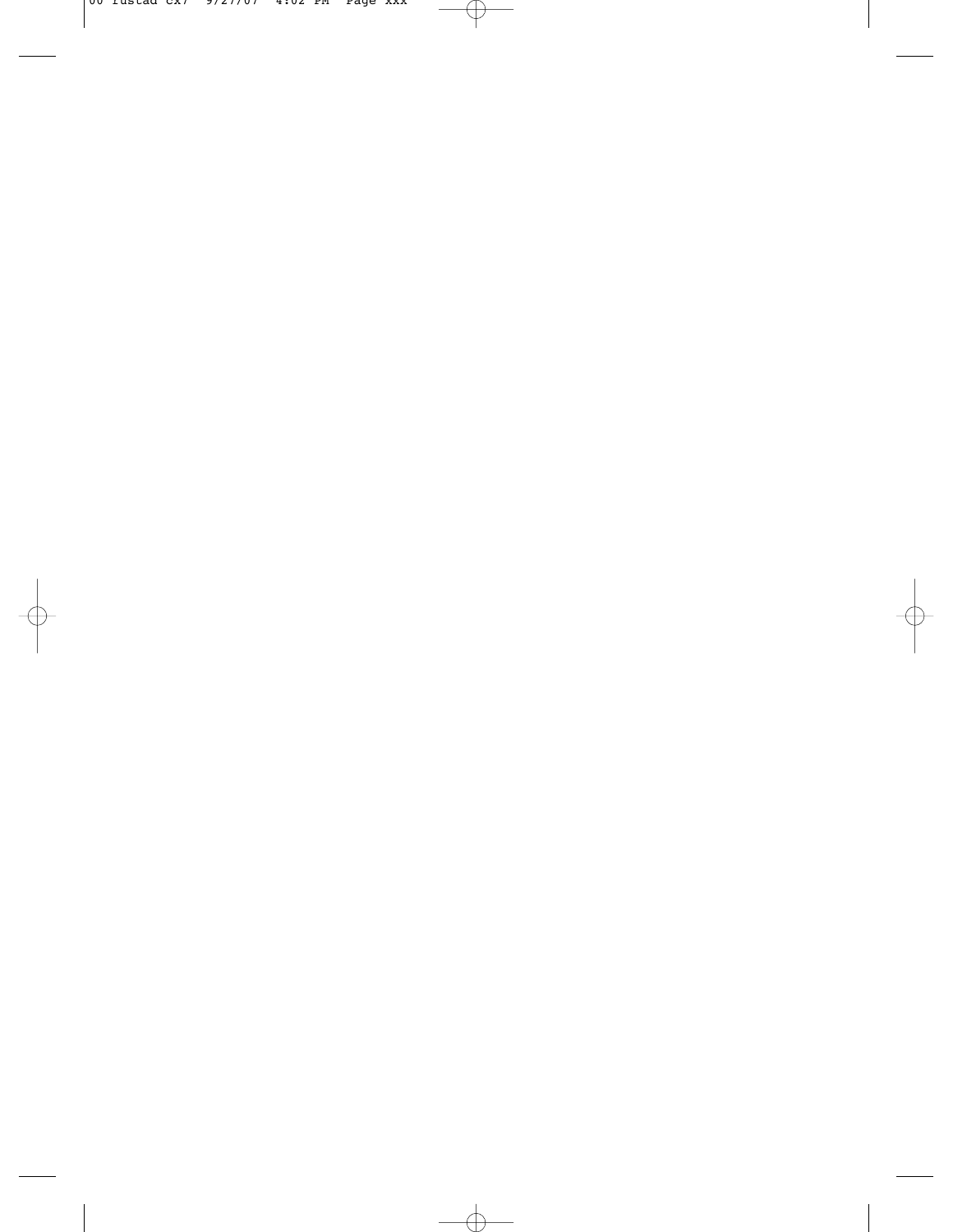## **Acknowledgments**

I am indebted to the University of San Diego Mexico City Summer Program and Suffolk University Law School's Summer Program at the University of Lund for inspiring my interest in international contract law. In the summer of 2007, I benefitted from discussions with my business lawyer students in Budapest, Hungary. I co-taught a course in international contracts with Patrik Lindskoug<sup>7</sup> and Ulf Maunsbach<sup>8</sup> at the University of Lund in 2006 and a course in international sales law in 2004 in Suffolk University Law School's summer program in Sweden. In 2000 and 2002, we taught an Internet Law class which compared and contrasted United States law with European Union provisions. Patrick and Ulf taught me the European perspective on matters of jurisdiction, choice of law, and problems of cross-border contracts. Professor Ann Lousin of the John Marshall Law School generously shared her teaching materials on Article 2 of the UCC. My Suffolk University Law School colleagues Herbert Lemelman and Jeffrey Wittenberg generously provided me with statutory materials on international contract law. Professor Lemelman taught me many insightful comparisons between the UCC, CISG, Principles of European Contract Law, and UNIDROIT's Principles of International Commercial Law. I would also like to thank Stephen Hicks Professor of Law and Director of Graduate Law Program at Suffolk as well as Bernie Ortwein and Russ Murphy, Directors of the Sweden program.

My research assistants at Suffolk University Law School, especially Daryl Abbas, George Atasanov, Danielle Bouvier, Nicole Chiesa, David Coughlin, Adela Cufe, Steven Cohen, Suzanne Dawley, Michelle Dhanda, Shannon Downey, Ellen Garnett, As'ad Hamid, Adam LaFrance, John Martin, Joann Nguyen, Karla Ota, Zachary Piccolimini, Jason Peterson, Ana Sa, and Jo-Na Williams made significant contributions to this work. Nicole Chiesa has provided excellent rearch and editorial assistance in the summers of 2006 and 2007. Shannon Downey's help has been extraordinary. Her research and editorial suggestions have contributed enormously to this work. Adam LaFrance provided critical research on CISG remedies and helped me organize cases and materials for the work as a whole. Nicole Chiesa edited the manuscript, performed research, and corrected page proofs in the summers of 2006 and 2007.

<sup>7.</sup> Professor Patrik Lindkoug's 2004 dissertation was a study of jurisdiction and choice of law in e-commerce transactions, *See* Lindskoug, Patrik (1965), Department of Law 1 October 2004, Carolinasalen, kungshuset, Lundagård, Lund http://theses.lub.lu.se/postgrad/search.tkl?field\_query1= pubid&query1=law\_40&recordformat=display (last visited June 7, 2007) .

<sup>8.</sup> Professor Ulf Maunsbach's 2005 dissertation was a close examination of cross-border trademark infringement. *See* Maunsbach, Ulf: Svensk domstols behörighet vid gränsöverskridande varumärkestvister — särskilt om Internetrelaterade intrång/ (Swedish Jurisdiction in Cases on Cross-border Trademark Infringements — With Special Regard to Internet Related Actions), 2005, Lund University,Department of Law http://theses.lub.lu.se/postgrad/ search.tkl?field\_query1=keywords&query1=Private%20international%2 (last visited June 7, 2007).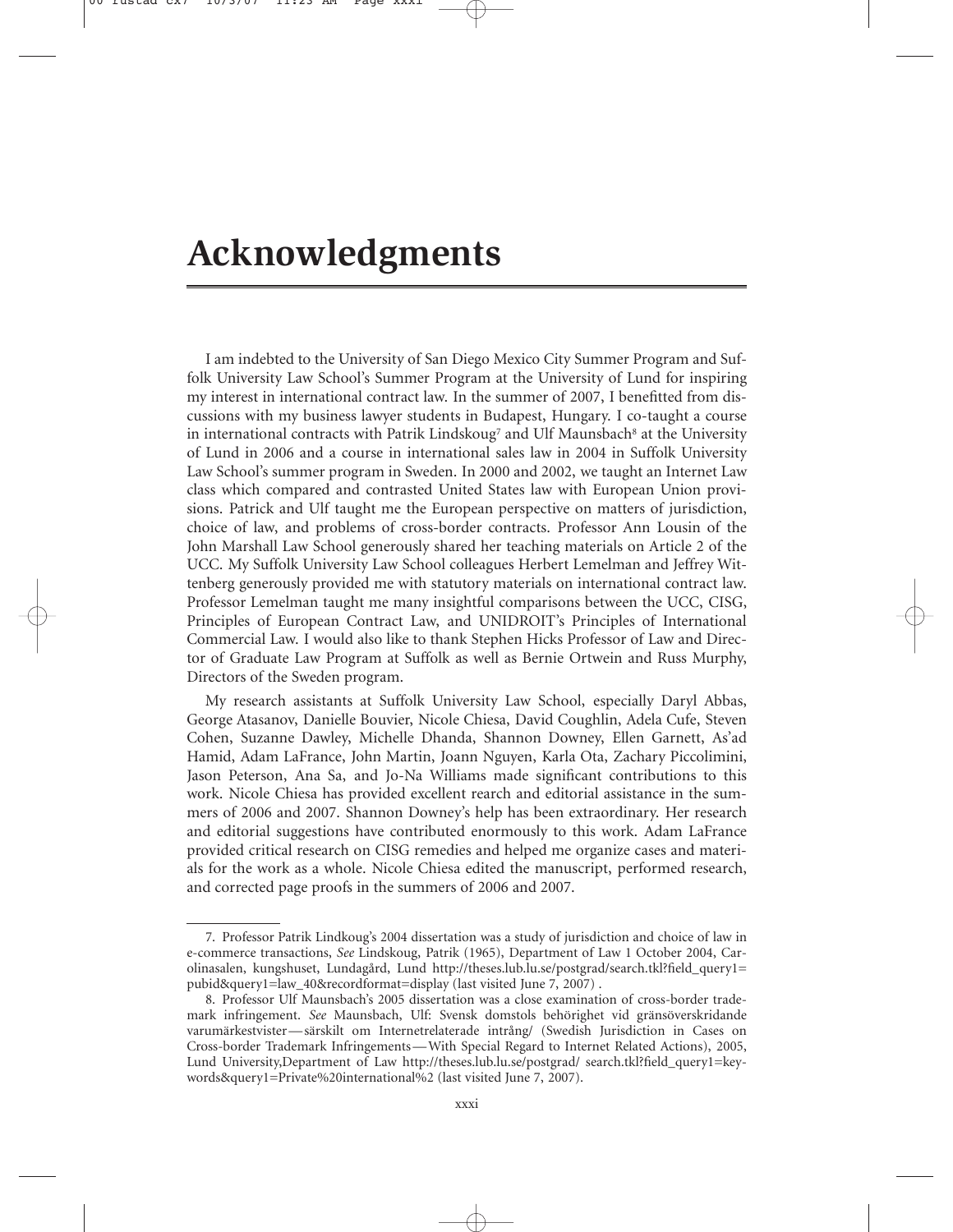#### xxxii ACKNOWLEDGMENTS

Brian Elworthy, a second-year law student at the Georgetown Law Center also served as a research assistant in the summer of 2006. Elynn Lo, a former JD-MBA student of mine, who lived in ten different countries and traveled to more than twenty countries, provided valuable editorial, research assistance, and insights from her experience in international and business law. Ronald B. Kaplan, Esquire, provided me with editorial assistance at the galley stage. Also, I want to thank Keith Sipe, Karen Clayton, and Linda Lacy at Carolina Academic Press for their steadfast commitment to this work. My wife, Chryss J. Knowles, also deserves thanks for her editorial suggestions. Finally, I would like to acknowledge the contribution made by our daughter, Erica Knowles Rustad, a 2006 graduate of the University of Miami and a second-year law student at Fordham University Law School. Erica's fresh perspective and critical eye improved and enriched my work.